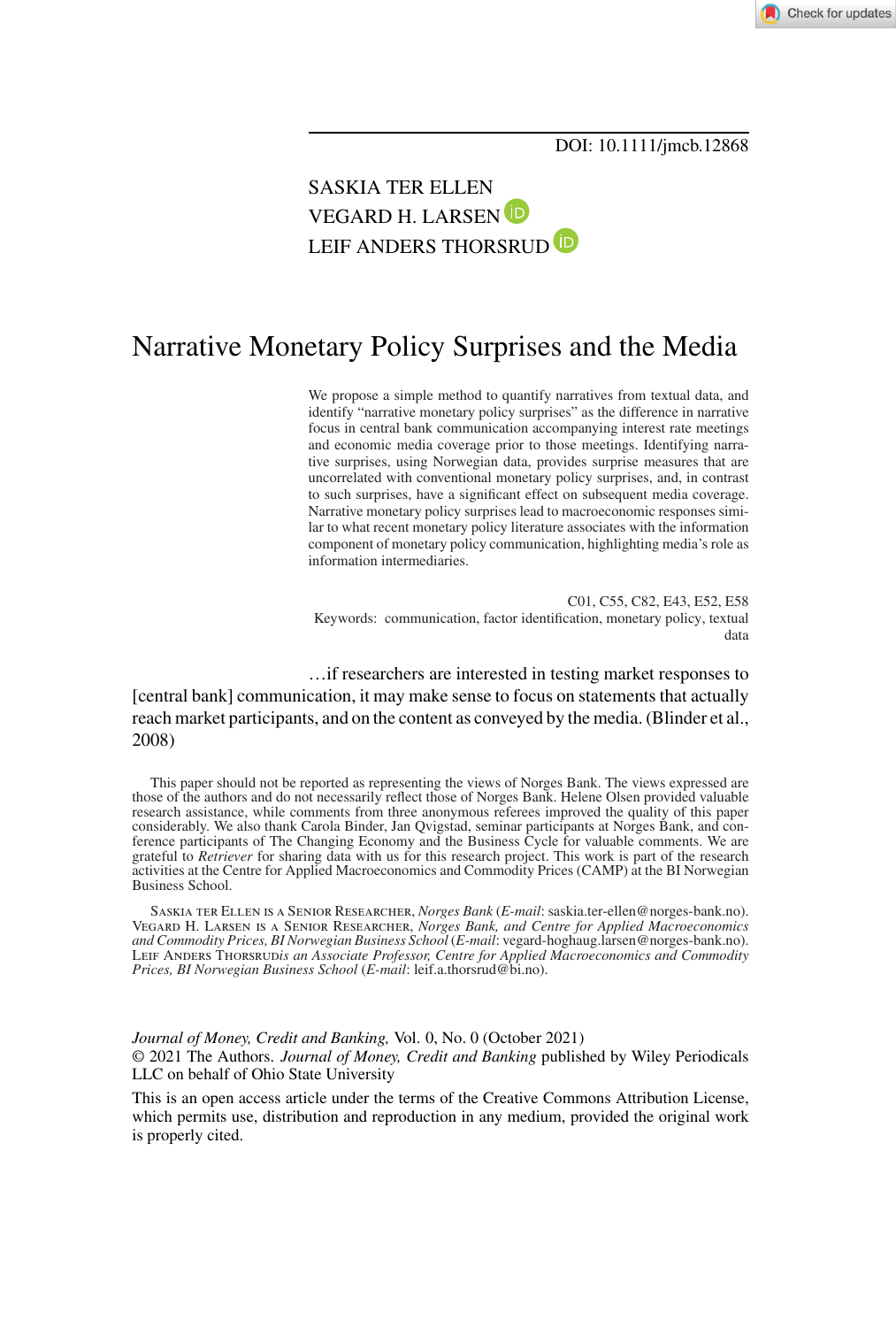The majority of research to date on central bank communication has taken professional observers, such as financial market participants, as the principal receivers of such communication (Blinder et al., 2008). These agents have access to a large set of both hard and soft data when monitoring monetary policy actions. In contrast, and as alluded to by the quote above, the primary source of information for most people, that is, households, is the news media.<sup>1</sup> Thus, although we know a lot about the transmission mechanism between central bank communication and financial markets, less is known about how central bank communication reaches a wider audience through the media.

In this paper, we propose a simple method to extract and identify what we label "narrative monetary policy surprises" from textual, and high-dimensional media coverage and central bank communication data. We then apply this methodology to communication published by Norges Bank, via their Executive Board Assessments (*EBA*), and Norwegian media coverage to study how narrative surprises differ from conventional monetary policy surprises identified using financial market data.

To conceptually identify narrative monetary policy surprises, we informally build on the mechanism proposed in Nimark and Pitschner (2019) where no agent (household) has the resources to monitor all events that are potentially relevant for their decision, and thereby delegate their information choice to specialized news providers. That is, the media works as "information intermediaries" between agents and the state of the world. Following the cognitive psychologist Jerome Bruner, and in particular Bruner (1991), we couple this with a view on narratives as instruments of mind in the construction, or reflection, of reality. Accordingly, we treat media narratives prior to monetary policy announcements as a good proxy for the beliefs the public has about macroeconomic conditions and monetary policy, and assume that such beliefs might be affected by central bank communication that reach the public through the media if it is newsworthy. Thus, narrative monetary policy surprises are identified as the differences in narrative focus between the media and the central bank's communication, that is, a difference in the reflection of reality. An example might be when the media focuses heavily on, for example, (poor) labor market developments, while the central bank focuses almost solely on, for example, (high) inflation developments, when motivating their interest rate decision.

To measure these surprises, we adapt an event study framework and put structure on the problem by focusing on important narrative dimensions that feed into a central bank's decision-making process: inflation, labor market, and exchange rate developments, as well as narratives related to the oil market, financial stability, and uncertainty. As discussed in greater detail later, the method we propose allows us to identify these latent concepts from the different corpora (central bank statements and newspaper articles) using a bag-of-words assumption and a Singular Value Decomposition coupled with a unit rotation identification scheme. The method is fast,

<sup>1.</sup> See, for example, Blinder and Krueger (2004), Curtin (2007), and Fullone et al. (2007). Interest-ingly, Hayo and Neuenkirch (2015) find that even professionals such as financial market participants also rely heavily on media reporting when following central bank events.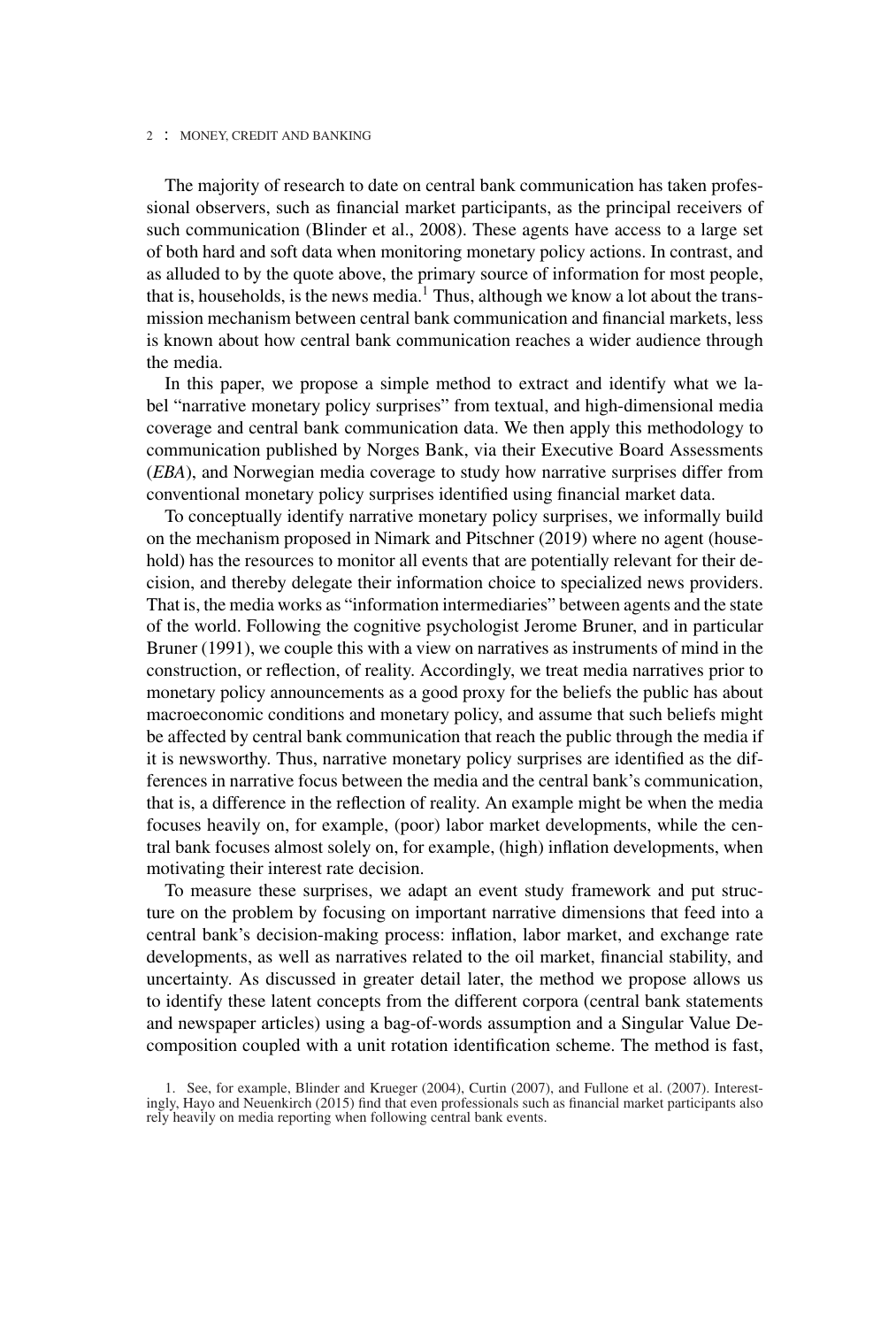simple, and requires minimal subjective judgment regarding the size and timing of narrative surprises.

We reach three main conclusions. First, using interest rate market data and the highfrequency identification framework pioneered by Gürkaynak et al. (2005) to identify what we label as conventional monetary policy surprises, we find that there is a weak and insignificant relationship between these surprise measures and the proposed narrative surprises. Hence, the narrative surprises identified here capture a different part of the central bank's communication than conventional monetary policy surprises do, and suggest that the media channel might be complementary to the transmission mechanism traditionally studied.

Second, by nature, the news media reports on newsworthy events, and, by assumption, households' beliefs are shaped by media coverage. Thus, a defining feature of a narrative monetary policy surprise should be that it affects subsequent media coverage, and it does. Our results show that the narrative monetary policy surprises lead to a significant change in media coverage after the interest rate meeting relative to before, whereas conventionally measured surprises do not.

Finally, we show that these discrepancies matter for economic outcomes. Following narrative monetary policy surprises the interest rate, the stock market, consumer confidence, house prices, and industrial production all increase. These response patterns are not in line with conventional monetary policy shock interpretations, but rather in accordance with what the newer monetary policy literature identifies as the information component of monetary policy surprises. In fact, a positive co-movement between the interest rate and the stock market following monetary policy surprises has been the defining identifying feature of "central bank information shocks" in, for example, Jarocinski and Karadi (2020) and Cieslak and Schrimpf (2019). The common interpretation for this information component is that the central bank, through its communication, reveals private information about its views on current and future economic conditions. Thus, the narrative monetary policy surprise is a natural candidate for an information component, both in terms of its estimated impulse responses, and especially in terms of its construction.

These results are important for at least two reasons. First, they suggest that the media, and how they act as information intermediaries, can have a sizable effect on economic outcomes. For central banks trying to manage public expectations, this highlights the role of their media communication strategies. Second, they provide evidence that identifying surprises only through the use of movements in financial market variables might not fully capture how the general public perceives a monetary policy surprise. Moreover, in contrast to existing studies identifying the information component of monetary policy, our methodology explicitly quantifies the different narrative contributions of the information component.

In terms of economics, this paper speaks to a large literature investigating central bank communication and the measurement and content of monetary policy surprises (see, e.g., Gürkaynak et al. 2005, Nakamura and Steinsson 2018, Miranda-Agrippino and Ricco 2020, Jarocinski and Karadi 2020, Andrade and Ferroni 2021). Although influential papers in this literature have focused mainly on hard quantitative infor-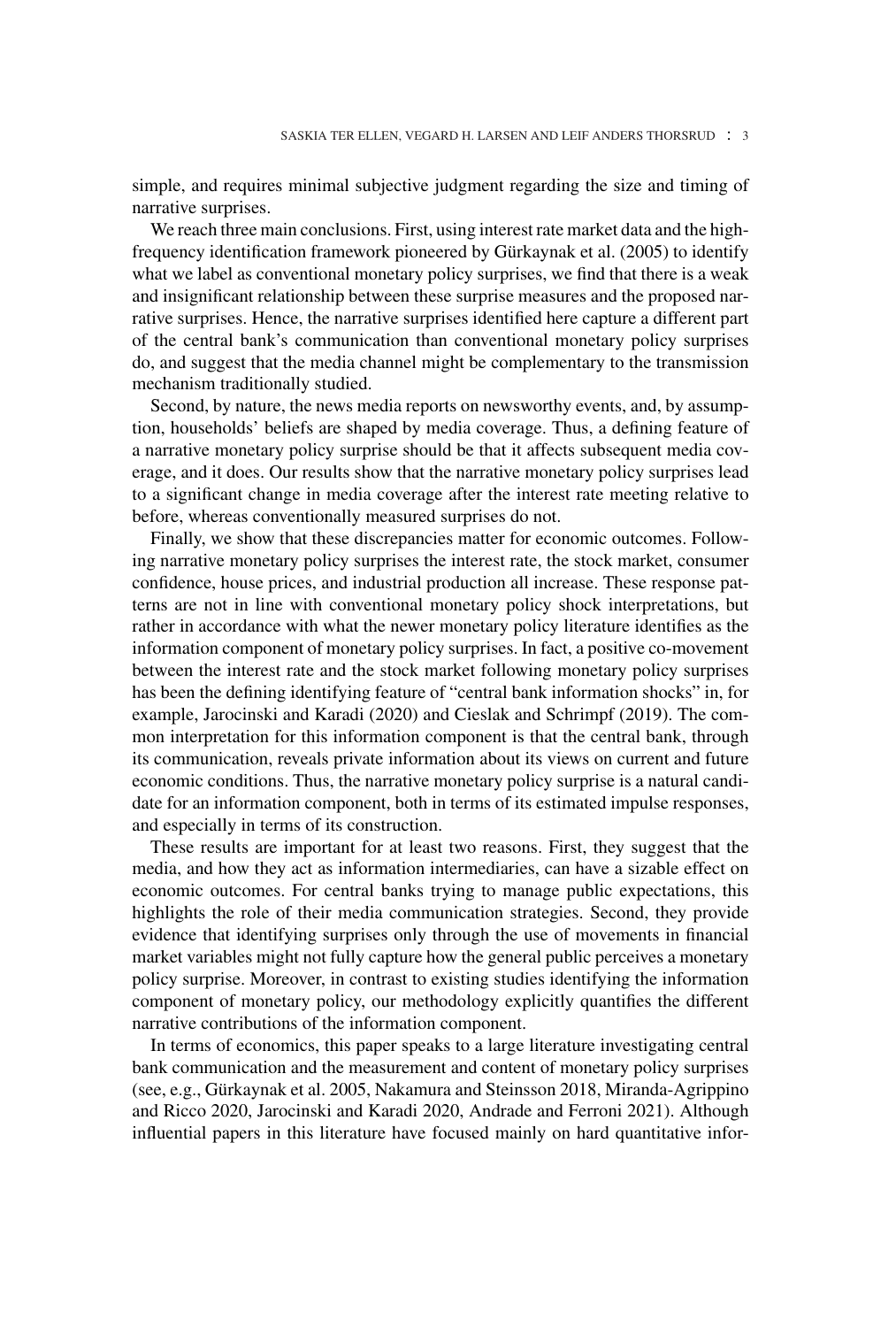mation released by the central banks, a growing literature also use written communication like minutes, speeches, and monetary policy reports (see, e.g., Blinder et al. 2008, Hansen and McMahon 2016, Hansen et al. 2018, Ehrmann and Talmi 2020).

The studies most closely related to ours are those focusing on the media channel for central bank communication. Among others, these include Hendry (2012) and Hayo and Neuenkirch (2012) who document that Bank of Canada communication and its media coverage has significant effects on financial markets; Berger et al. (2011) who analyze how favorably the media reports about the European Central Bank's (ECB) monetary policy decisions and find that they are indeed responsive to efforts by the ECB to explain the motivation behind a given decision; Binder (2017) who documents how various U.S. central bank communication tools influence news coverage; Haldane and McMahon (2018) who conduct an experiment showing that there are benefits to clarifying and simplifying central bank messages even to traditional audiences.

We contribute to this literature by proposing a new method for identifying narrative monetary policy surprises, and by explicitly analyzing how media coverage evolves prior to relative to after important central bank communication events. In particular, in line with existing studies showing that households are not well informed about monetary policy per se (Coibion et al., 2019), that they might not use the media to obtain such information (Hayo and Neuenkirch, 2018), but that central bank communication makes it more likely for people to indirectly receive monetary policy related news (Lamla and Vinogradov, 2019), we focus on the narrative dimension of central bank communication, media coverage, and their interaction. This does not require the public to read news with the purpose of acquiring information about the central bank or its policies explicitly, but rather to get general information about, for example, inflation, labor market, and exchange rate developments. As such narratives are key ingredients in any interest rate decision and important for households (Larsen et al., 2020), central bank communication has the potential to affect media coverage, and thus expectations, even though households know little about monetary policy per se.

In terms of methodology, this paper relates to the Natural Language Processing (NLP) literature, and in particular the use of computational linguistics to uncover what the themes of documents are (e.g., Deerwester et al. 1990, Blei et al. 2003, Mcauliffe and Blei 2008, Taddy 2013, Le and Mikolov 2014, Kusner et al. 2015). Although this literature is vast, it is mostly applied in either unsupervised settings (without classified training data), or in supervised settings where the researcher has access to large amounts of already classified textual data to train models. In the current setting, as in many cases of interest to economists, such classified data are typically not available. Still, structure is desirable, making purely unsupervised methods unappealing. The method proposed here builds on the factor identification scheme proposed by Bai and Ng (2013), and extends this into the realm of textual analysis, permitting a structural analysis without access to large amounts of already classified data to train models.

The rest of the paper is organized as follows: Section 1 presents the data and methodology. Section 2 presents the results, while Section 3 concludes.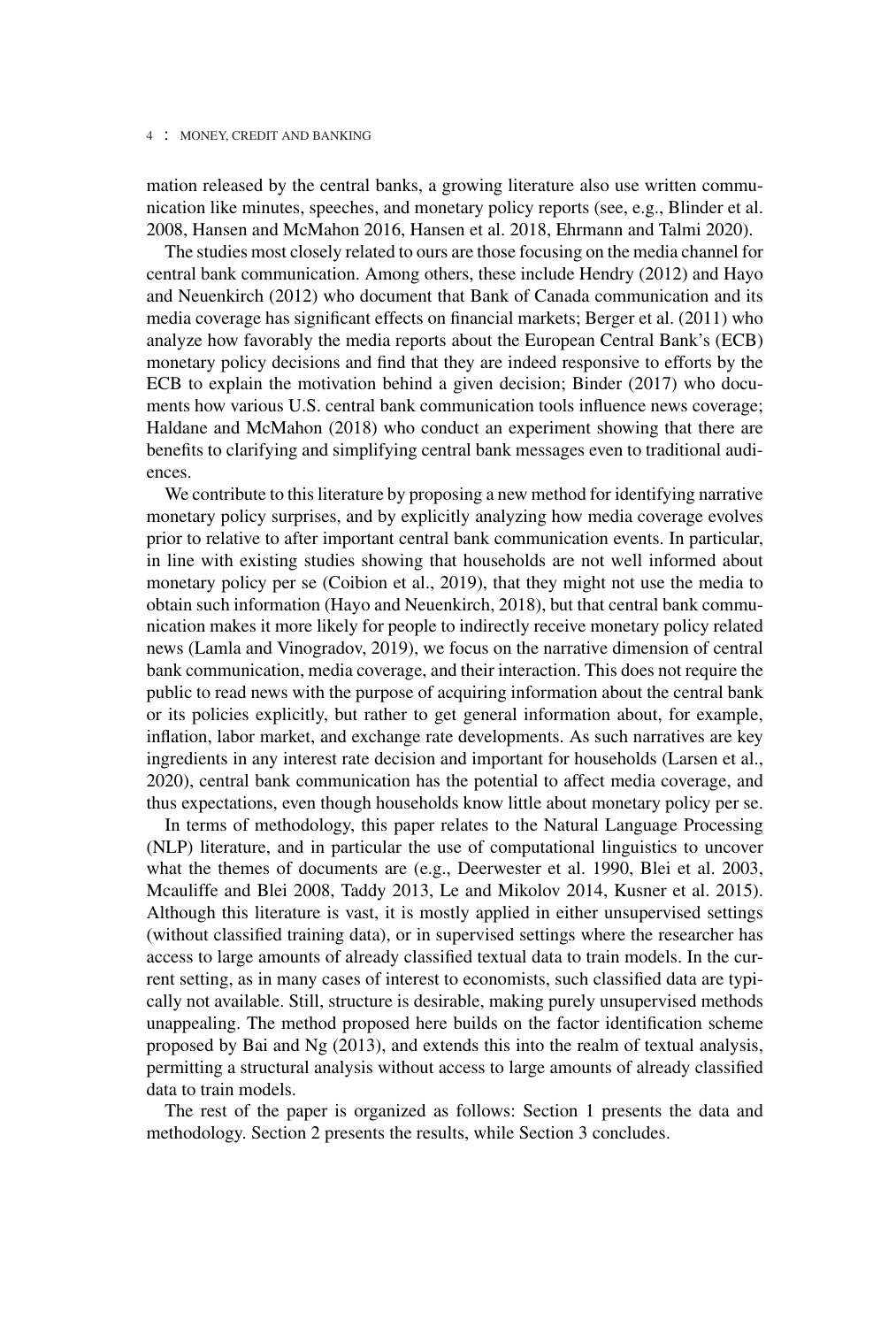## 1. DATA AND METHODOLOGY

The methodology we propose is general, while the economic application uses data specific for Norway. In the following, we first describe the raw textual data sources, and then how these data are transformed into quantitative information and identified narrative surprises.

To measure the narrative focus of the central bank, we use communication published by Norges Bank via their *EBAs*. These documents are official statements of roughly two pages, released at the same time as the monetary policy decisions are made public, and serve as a justification for the decision being made (Qvigstad, 2019). Looking at Norway has the advantage that Norges Bank has a long history of being a relatively open and transparent central bank, both in terms of its written communication, but also in terms of releasing, for example, interest rate path predictions, which we explicitly use as hard economic control variables in the analysis later. Between 1999 (October 27) and 2019 (March 21) there have been 152 interest rate decisions, from which the associated *EBAs* are collected from Norges Bank's web pages.

To measure media coverage, we use the entire corpus, that is, all text and articles, published by *Dagens Næringsliv* (DN). This outlet is Norway's largest business newspaper, and is read by roughly 10% of the adult population. Economic news relevant for monetary policy is well covered by DN, and the newspaper publishes explicit stories about the expected outcome of monetary decisions in the days prior to such decisions, as well as commentaries about the actual decision in the days after. Although DN arguably contains only a subset of the news households in Norway consume, it is the fourth largest newspaper in Norway irrespective of subject matter. This makes it likely that its news coverage spills over to other news sources. For example, as documented in King et al. (2017), even news stories published in minor U.S. outlets causes Americans to take public stands on the articles' specific subjects, increasing the discussion in broad policy areas (topics) by roughly 63% relative to a day's normal volume. Moreover, Norwegians generally score high on socioeconomic characteristics known to correlate positively with news consumption (Shehata and Strömbäck, 2011). This is reflected in the fact that approximately 65% of the population reads printed news every day, and, compared to most other (European) countries, Norwegians spend relatively more time reading newspapers than watching television. The news data have been generously provided by the company *Retriever*, and collected manually by us for the latter part of the sample. In total these data consist of roughly 200,000 news articles between 1999 and 2019, and over 80,000 unique words and terms.<sup>2</sup>

2. In unreported results, we have experimented using a larger corpus, including news from other major Norwegian news outlets that do not necessarily specialize in business news reporting. The augmented corpus captures almost 70% of daily newspaper readership in Norway. Our main qualitative conclusions are not affected by these data augmentation. Still, we prefer using the DN corpus as our benchmark data set because the other news data sets only contain a subset of the news published by those sources and also only cover two-thirds of the original sample. We only use printed news, and leave it for future research to explore how changing media consumption habits potentially affects the effect of central bank communication.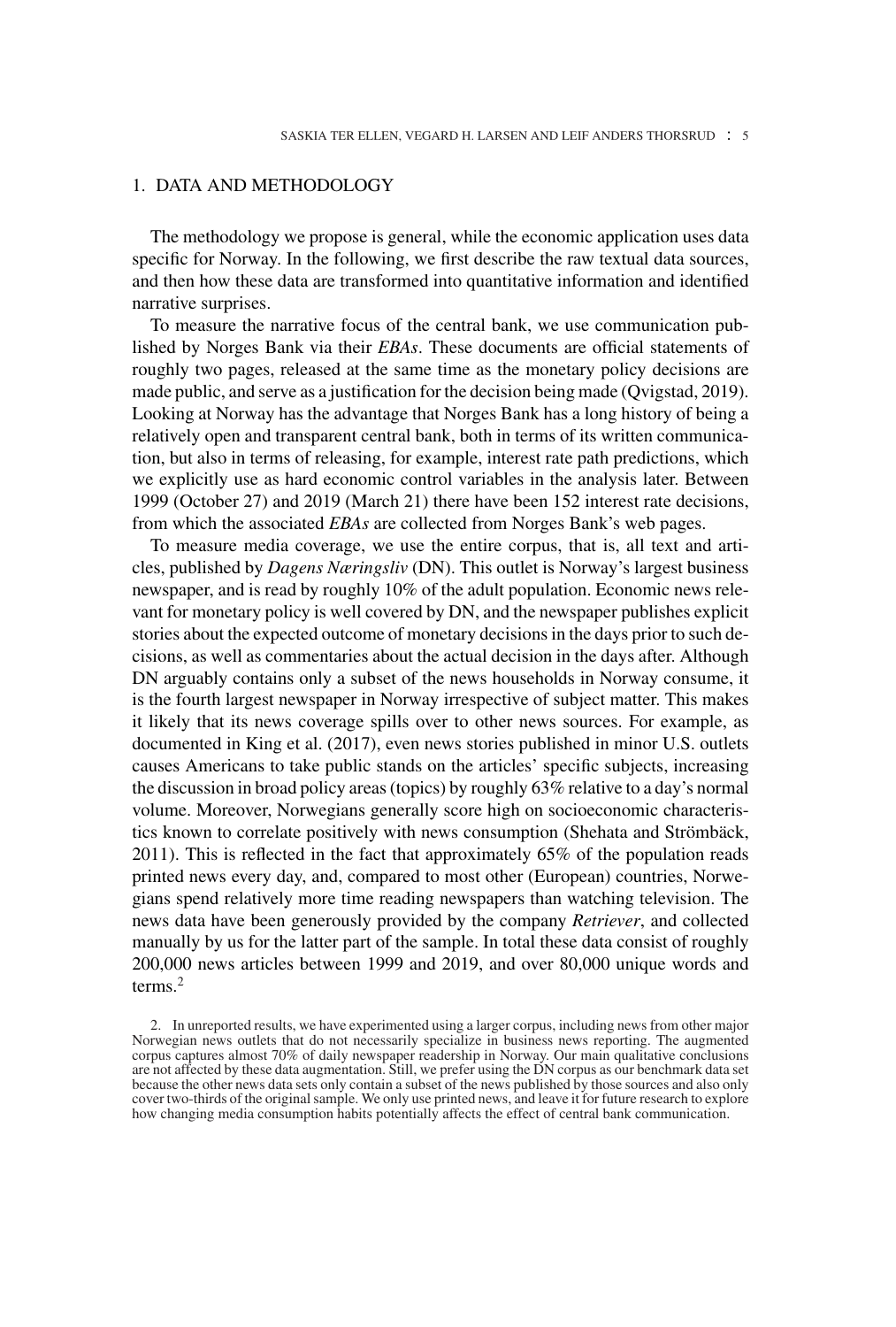## *1.1 Feature Selection*

As is common in the NLP literature, the raw high-dimensional and unstructured textual data are cleaned before further analysis (Gentzkow et al., 2019). The independent feature selection (cleaning) steps taken below are common in most NLP applications, while their combined implementation here is context specific.

First, we define the relevant vocabulary as all the unique words used in the *EBAs*. Because this set of words is much smaller than the vocabulary used in the newspaper, it reduces the dimensionality of the problem and potentially limits the influence of newspaper content completely unrelated to the central bank's function, such as the sports or entertainment sections. The size of the vocabulary is denoted*V*. Because the newspaper content during weekends differs considerably from that published during business days, that is, featuring more background articles, travel, portrait interviews, etc., all weekends are removed from the news corpus.

Next, we take a bag-of-words view and construct two document term matrices, *C<sup>N</sup>* and *CCB*, for the news media data (*N*) and Norges Bank's *EBAs* (*CB*), respectively. In these matrices, each column represents the unique terms in the vocabulary and each row a unique document. The matrix entries are the number of times term *j* occurs in document *i*. The  $\mathbb{C}^{CB}$  matrix has dimension  $T^{CB} \times V$ , where  $V = 2,716$  and  $T^{CB} =$ 152. Because there are many more news days than announcement days, the  $\mathbb{C}^N$  matrix is much larger, and has dimension  $T^N \times V$ , where  $T^N = 6$ , 240.

To construct a mapping between the information captured in the*C<sup>N</sup>* matrix at event time *t* and that conveyed by the *EBAs* in  $C^{CB}$ , the counts in the  $C^N$  matrix are summed over a period of *w*<sup>−</sup> days prior to each announcement day *t* and averaged. Accordingly, smaller values of *w*<sup>−</sup> will potentially capture media's short run focus just prior to the interest rate meeting, while larger values of *w*<sup>−</sup> capture media's more general focus over that period. At the same time, larger values of *w*<sup>−</sup> will incorporate information further away from the event day *t*, and, as such, challenge the event study identification strategy. For these reasons, and because we do not have any strong prior on what *w*<sup>−</sup> should be, we consider all  $w^- = 1, \ldots, 10$ , and denote these matrices  $C_w^N$ . Similarly, a  $C_{w^+}^N$  matrix is constructed, where the only difference between  $C_{w^+}^N$  and  $C_{w^-}^N$  is that we aggregate  $w^+$  periods forward relative to the announcement day *t* when constructing  $C_{w^+}^N$ . However, as the central bank actively engages in various communication strategies following interest rate meetings, we only consider  $w^+ = 1, \ldots, 5^3$ Note here that because of this mapping, all matrices  $C^{CB}$ ,  $C_{w^-}^N$ , and  $C_{w^+}^N$  now have dimensions  $T^{CB} \times V$ .

<sup>3.</sup> Following interest rate meetings and the publication of Monetary Policy Reports, central bank officials regularly hold speeches, meet private banks, and give seminars. In the days prior to interest rate meetings, such communication activities are much less prominent. Because weekends are removed from the data set, *w*<sup>−</sup> = 10 and *w*<sup>+</sup> = 5 correspond to two and one business week, respectively, and day *t* news coverage is excluded from the information set used to construct both  $C_w^w$  and  $\hat{C}_{w+}^w$ . We have also experimented with using linearly decaying weights when aggregating the counts. This gives more weight to observations closer to the interest rate meeting date than to those further away, but does not materially affect the main results reported in Section 2.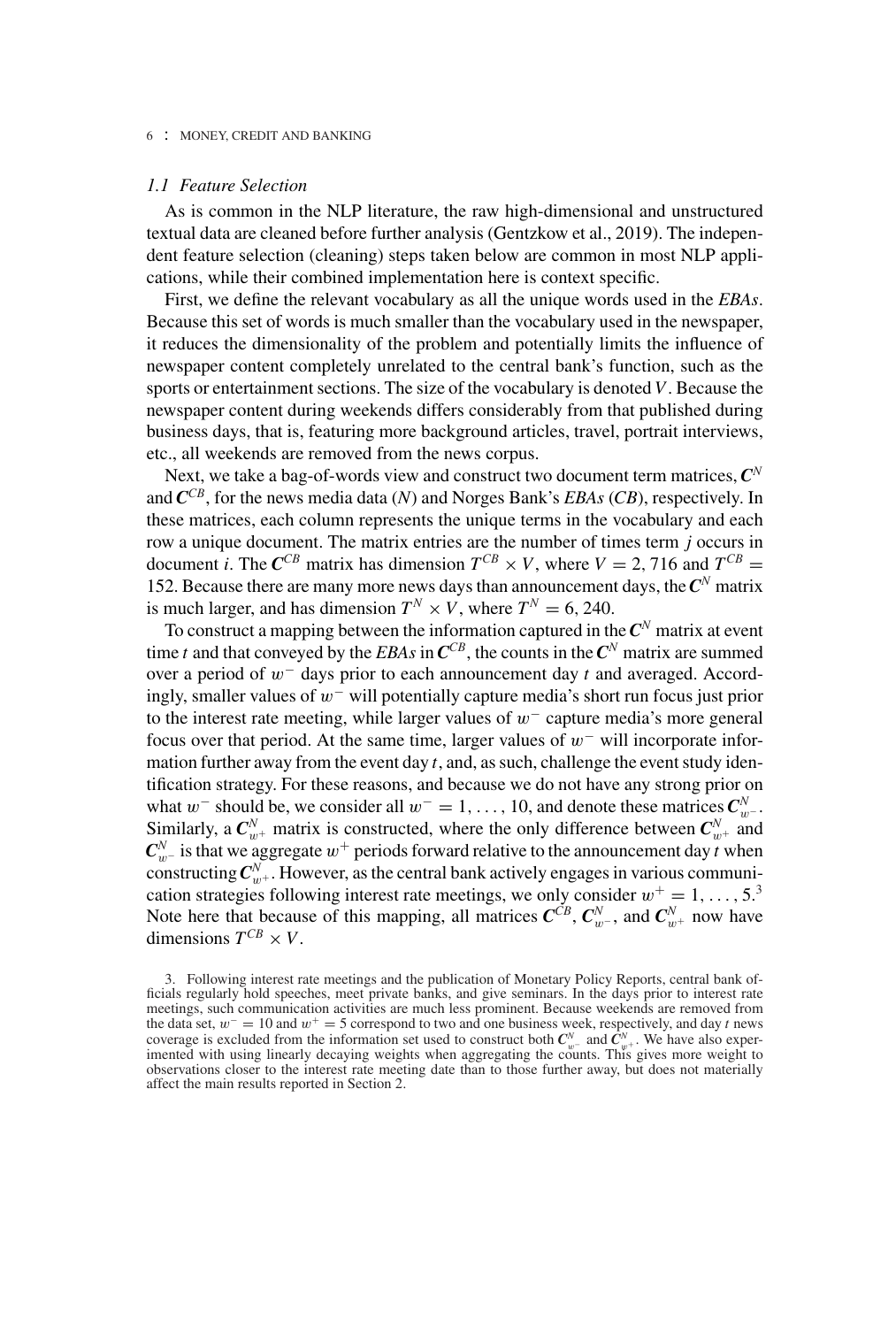As a final feature selection step, the different terms in the document term matrices are weighted by the inverse-document-frequency metric implied by the  $C^{CB}$  matrix. We do this to put a lower weight on terms the central bank is using frequently in all documents, and thus, a higher weight on terms that might be more representative for particular time periods. In essence, this also considerably downweights stop words. Formally, this is done by first normalizing the *C* matrices from above such that each matrix entry reflects the relative frequency of that term within each document. Then, the inverse-document-frequency score is computed, denoted  $idf = \log(T/d_f^{CB})$  with  $d_j^{CB} = \sum_i \mathbf{1}_{C_{ij}^{CB} > 0}$ , and  $C_{ij}^{CB} \times idf_j = \hat{C}_{ij}^{CB}$  and  $C_{ij,w}^N \times idf_j = \hat{C}_{ij,w}^N$ .

## *1.2 Factor Extraction and Identification*

Narratives are not captured by the terms in isolation, but rather by how different terms are used in context and together. To capture this, we apply factor modeling techniques to construct numerical approximations to the narratives conveyed in the texts (Larsen and Thorsrud, 2018). In the NLP literature, such factors are commonly referred to as topics, which summarizes the themes of documents in a parsimonious manner.

To estimate the factors, we use the traditional Latent Semantic Indexing (LSI; Deerwester et al. 1990) approach, introduced into the central bank communication literature by Boukus and Rosenberg (2006), coupled with an ex post unit identification step. In particular, while the standard LSI approach is simply a Singular Value Decomposition (SVD) of the document term matrix, we suggest to ex post rotate the estimated factor space such that the factors can be given a narrative interpretation along dimensions of interest.

In the current context, the dimensions of interest are narratives that typically feed into central banks', and in particular Norges Bank's (central bank of a small open economy with oil), decision-making process: inflation, labor market conditions, exchange rate developments, and narratives related to the oil market, financial stability, and uncertainty. Of these, the three former are motivated by a (extended) Taylor rule argument for a small open economy with flexible inflation targeting (Gali and Monacelli 2005, Svensson 2010), whereas the three latter are included to capture the importance of oil for the Norwegian economy (Bjørnland and Thorsrud, 2016), and the increased emphasis on financial stability (Svensson 2014, 2017, Gerdrup et al. 2017) and (political) uncertainty (Bernanke 2007, Bloom 2014, Larsen 2021) in monetary theory and practice.

Formally, factor estimation and identification proceeds as follows. First, define *K* as the total number of factors, and associate each factor with one (subjectively chosen) word representative for each narrative dimension, as illustrated in Table 1. Then, for a given  $\hat{C}$  matrix, order these *K* terms in the *K* first columns of the matrix and apply the SVD decomposition  $\hat{C} = USV'$  with factors  $F = U_{1:K}S_{1:K}$  ( $T^{CB} \times K$ ) and loadings  $L = V_{1:K}$  (*V* × *K*) such that

$$
\hat{C} \approx FL'. \tag{1}
$$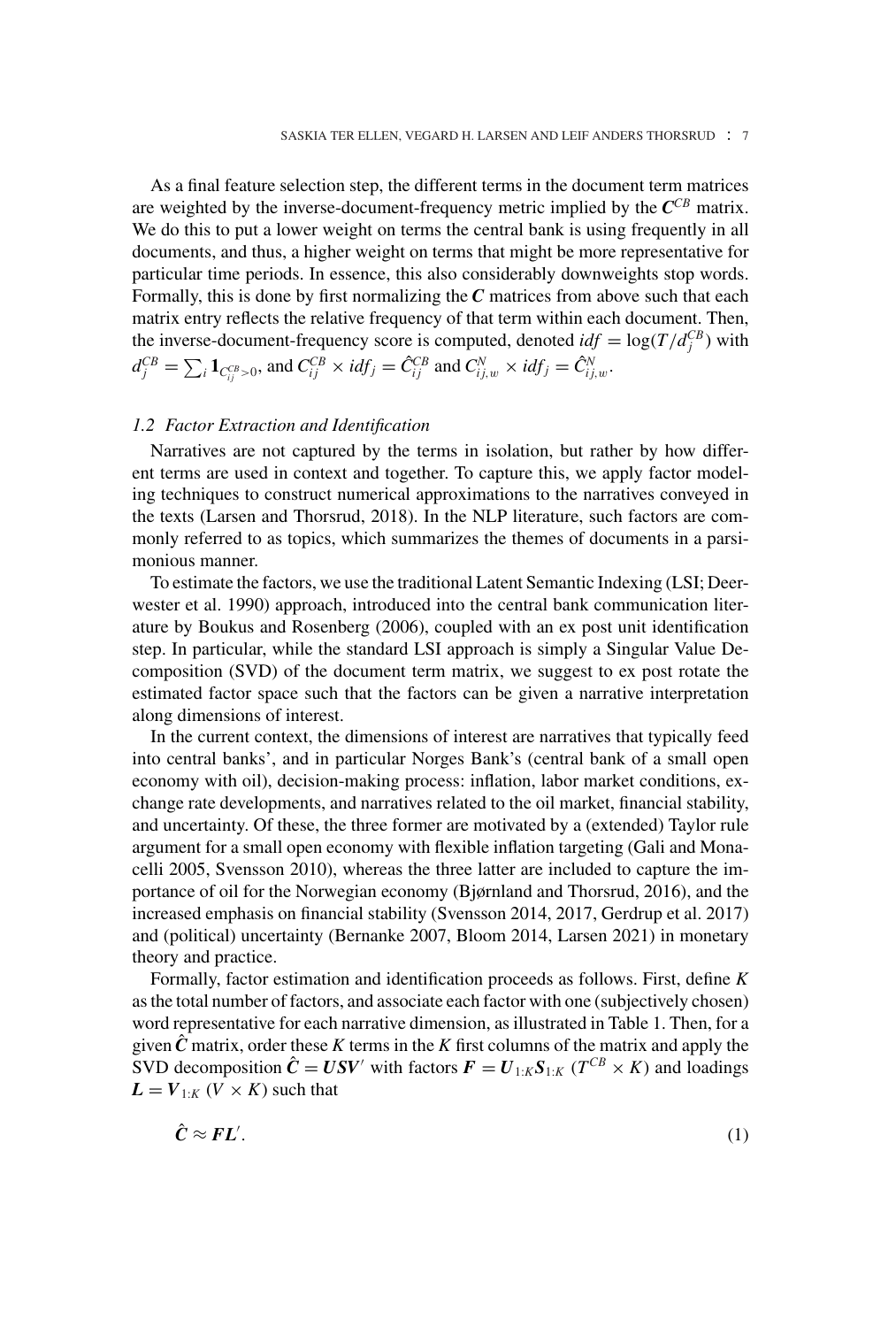$T_{\rm max}$ 

| TABLE I<br><b>KEY WORD LIST USED TO IDENTIFY FACTORS</b> |                                            |                                                                                                                                      |                         |               |             |                        |
|----------------------------------------------------------|--------------------------------------------|--------------------------------------------------------------------------------------------------------------------------------------|-------------------------|---------------|-------------|------------------------|
|                                                          | Narrative dimension Inflation developments | Labor<br>market                                                                                                                      | Exchange rate<br>market | Oil<br>market | Uncertainty | Financial<br>stability |
| Key word                                                 | inflasjonen<br>(inflation)                 | arbeidsledigheten kronekursen oljeprisen usikkerheten kreditten<br>(unemployment) (exchange rate) (oil price) (uncertainty) (credit) |                         |               |             |                        |

Nore: In Norwegian, different terms are combined into one word more often than in English. Thus, to be as precise as possible, and to avoid<br>being lost in translation, the words are listed in Norwegian, but with our English

To identify the first factor with an inflation narrative, the second with the labor market, and so on, we rotate the factor space such that we get a so-called unit identification. To do this, partition  $L$  from equation  $(1)$  as

$$
L = \begin{bmatrix} L_0 \\ L_1 \end{bmatrix} \text{ with } L_0 = L_{1:K} \text{ and } L_1 = L_{K+1:V} \tag{2}
$$

and apply the rotation:

$$
\tilde{F} = FL'_0 \text{ and } \tilde{L} = LL_0^{-1},\tag{3}
$$

where  $\tilde{F}$  and  $\tilde{L}$  are the identified factor and loading matrices, respectively, and the upper *K* × *K* block of  $\tilde{L}$  equals the identity matrix, that is,  $\tilde{L}_{1:K} = I_K$ . Accordingly, the inflation term loads with one on the first factor, and zero on all other factors, the unemployment term loads with one on the second factor, and zero on all other factors, etc. For this reason, the first factor is associated with an inflation narrative, the second factor with a labor market narrative, etc. Moreover, although the factors in equation (1) are uncorrelated by construction, which in an economic context were narratives interact seems unrealistic, the identified factors in equation (3) are not.

## *1.3 Constructing Narrative Surprises*

To construct measures of the narrative monetary policy surprise and the changes in media coverage around central bank announcements, we proceed in two steps. First, equations (1)–(3) are implemented for each of the three matrices  $\hat{\pmb{C}}^{CB}, \hat{\pmb{C}}^{N}_{w^-}$ , and  $\hat{\pmb{C}}^{N}_{w^+}$ separately. Then, difference measures are constructed as

$$
\tilde{n}d_t^{CB,N} = \sum_{k=1}^K (\tilde{F}_{k,t}^{CB} - \tilde{F}_{k,t:w^-}^N)^2 \text{ and } \tilde{n}d_t^{N,N} = \sum_{k=1}^K (\tilde{F}_{k,w^+t}^N - \tilde{F}_{k,t:w^-}^N)^2,
$$
 (4)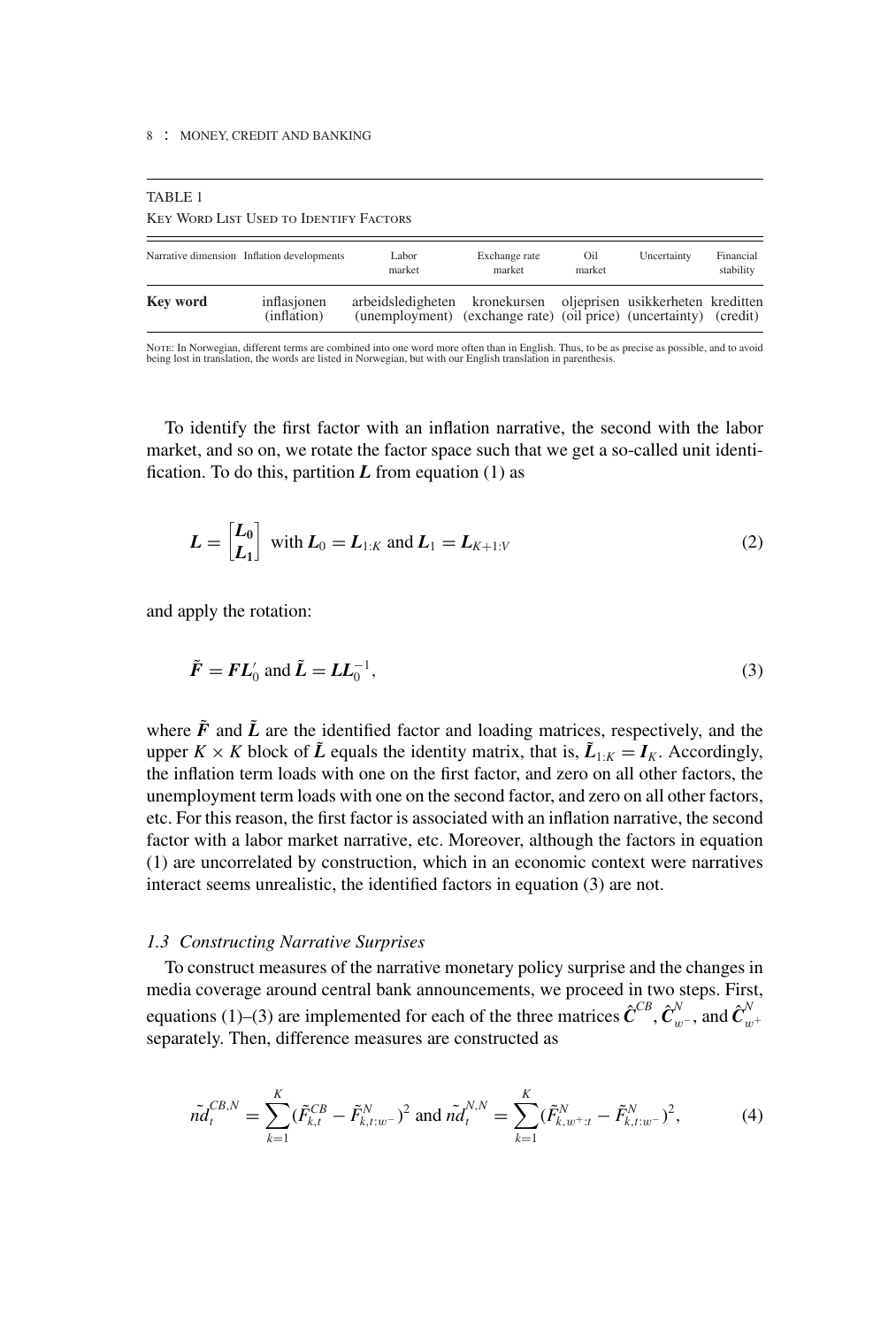where  $\tilde{F}_{t}^{CB}$ ,  $\tilde{F}_{t:w^-}^N$ , and  $\tilde{F}_{t:w^+}^N$  are derived from the  $\hat{C}^{CB}$   $\hat{C}_{w^-}^N$ , and  $\hat{C}_{w^+}^N$  matrices, respectively.<sup>4</sup> Thus,  $\tilde{n}d_t^{N,N}$  captures changes in media coverage around central bank announcements, while  $\tilde{n}d_t^{CB,N}$  measures the narrative differences in central bank communication and news media coverage. Accordingly, large values of  $\tilde{m}_t^{CB,N}$  signal the extent to which the media focuses on different topics than the central bank does in its *EBAs*.

Second, to also capture potential differences in the tonality, that is, sentiment, of reporting, we weight the difference measures in equation (4) using a simple dictionarybased method. This step builds on Larsen and Thorsrud (2019), and is done using an external word list and simple word counts. The word list used here classifies positive/negative words as defined by a Norwegian translation of the *Harvard IV-4 Psychological Dictionary*. <sup>5</sup> For each event day *t*, the count procedure delivers a statistic containing the normalized difference between positive and negative terms associated with each row of  $\hat{\mathbf{C}}^{CB}$ ,  $\hat{\mathbf{C}}^{W}_{w}$ , and  $\hat{\mathbf{C}}^{W}_{w}$ . For example,  $to^{CB}_{t}$ (#positive terms – #negative terms) in the *t*th row of  $\hat{C}^{CB}$ . These statistics are then normalized across time, denoted  $t\bar{o}^{CB}_{t}$ , to avoid picking up systematic differences in the use of positive versus negative terms across sources. The tonality differences are computed as

$$
to_t^{CB,N} = (t\bar{o}_t^{CB} - t\bar{o}_{t:w^-}^N) \text{ and } to_t^{N,N} = (t\bar{o}_{w^+t}^N - t\bar{o}_{t:w^-}^N)
$$
 (5)

and the *to* statistics are used to weight (or sign-adjust) the measures computed in equation (4) as

$$
n_t = \tilde{n}d_t^{CB,N}t o_t^{CB,N} \text{ and } m_t = \tilde{n}d_t^{N,N}t o_t^{N,N}, \qquad (6)
$$

where  $n_t$  is what we label the narrative monetary policy surprise and  $m_t$  is the change in media coverage around central bank announcements.

#### *1.4 Methodological Discussion*

We highlight four points about the methodology. First, using time series data, factor identification like in equations (2) and (3) was first suggested by Bai and Ng (2013). They show that the unit identification scheme yields a unique solution both in terms of the sign and size of the latent factors, and the method is now commonly applied in the

<sup>4.</sup> By constructing the factors from separate matrices, the exact language and context in which the central bank and the media write about the different terms (used to identify the factors) can differ on average. Instead, the time-variation in the factors is used to identify the surprise component. To simplify the notation, the *w* subscripts are not included when defining  $\tilde{n}d_t^{CB,N}$  and  $\tilde{n}d_t^{N,N}$ .

<sup>5.</sup> In the literature, also other English-based word lists have been suggested (see, e.g., Loughran and Mcdonald 2016). For applications using Norwegian language, it is our experience that the exact word list used plays a minor role, and that our Norwegian translation of the *Harvard IV-4* dictionary works well across a range of applications (Larsen and Thorsrud 2017, Thorsrud 2018).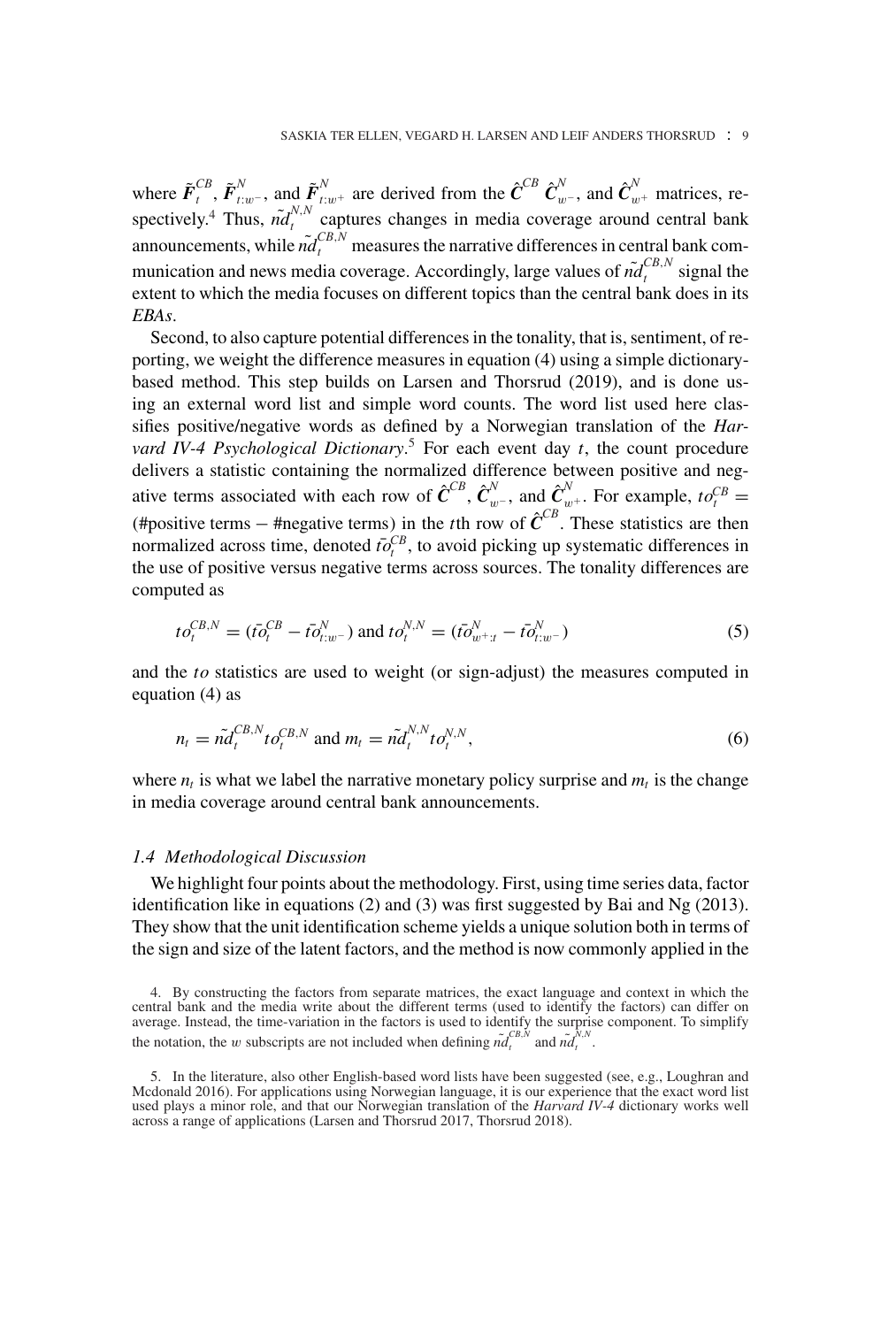time series literature (Aastveit et al. 2015, Bjørnland and Thorsrud 2016, Stock and Watson 2016). Still, to the best of our knowledge, it has not been applied or suggested in the NLP literature before. In this literature, the usage of supervised Latent Dirichlet Allocation (LDA; Mcauliffe and Blei 2008) models are perhaps more common, but not necessarily better (Kusner et al., 2015), when wanting to extract identified topics. However, a supervised LDA implementation requires a classified data set with identified factors (topics) in the texts prior to training the model. In many macroeconomic applications, including this one, this is not feasible because textual data in the form of *EBAs* are too scarce to appropriately divide the sample into informative training and testing sets.

Second, although the type of factor identification described above could potentially have been achieved simpler by using the counts in the document term matrices associated with the chosen key words (in Table 1) directly, such an approach has several drawbacks. Conceptually, as alluded to above, narratives are not captured by the terms in isolation, but rather by how different terms are used in context and together. Moreover, as described in, for example, Bholat et al. (2015), simple count-based methods cannot handle issues related to synonyms and polysemy, while factor-based methods can. In particular, because a term (not used to identify the factors) potentially loads on all the factors (which represent different contexts), the factor-based approach internalizes that the same word can be used in different contexts (polysemy). Likewise, terms that are similar (synonyms), and used in the same context(s), would likely have very similar factor loadings. In practice, this latter feature also makes the methodology described above relatively robust to changing the exact terms used to identify the factors. We formally show this in Section 2.5.

Third, although related in spirit to narrative identification used in some other macroeconomic applications, the approach taken here differs along several dimensions. For example, in their highly influential work, Romer and Romer (1989, 2004) perform a manual audit of the minutes of the Federal Open Market Committee, made public with a 5-year delay, to single out events they argue represent monetary policy shocks. Similar approaches have since then been applied in the oil market literature (Hamilton 1985, Kilian 2008) and to identify fiscal shocks (Ramey 2011, Mertens and Ravn 2014). In contrast to these approaches, however, the methodology suggested here is more data-driven and automated, and focuses on media's role as information intermediaries. More recently, Zeev (2018) and Antolín-Díaz and Rubio-Ramírez (2018) have suggested to use narrative sign restrictions around key historical events to ensure that the identified shocks agree with the established narrative account of these episodes. Although more data-driven and automated than the manual audit approach, narrative sign restrictions still require the researcher to take a strong stand on both when (timing) and how (sign) historical shocks unfolded.

Finally, although the NLP literature has come a long way in terms of classifying the sentiment, or tonality, of written text (Pang et al. 2002, Taboada et al. 2011, Howard and Ruder 2018, Merity et al. 2018), doing so is still very much a supervised machine learning problem. Accordingly, for the same reasons as discussed earlier, with limited amount of training data available, alternative approaches are needed. The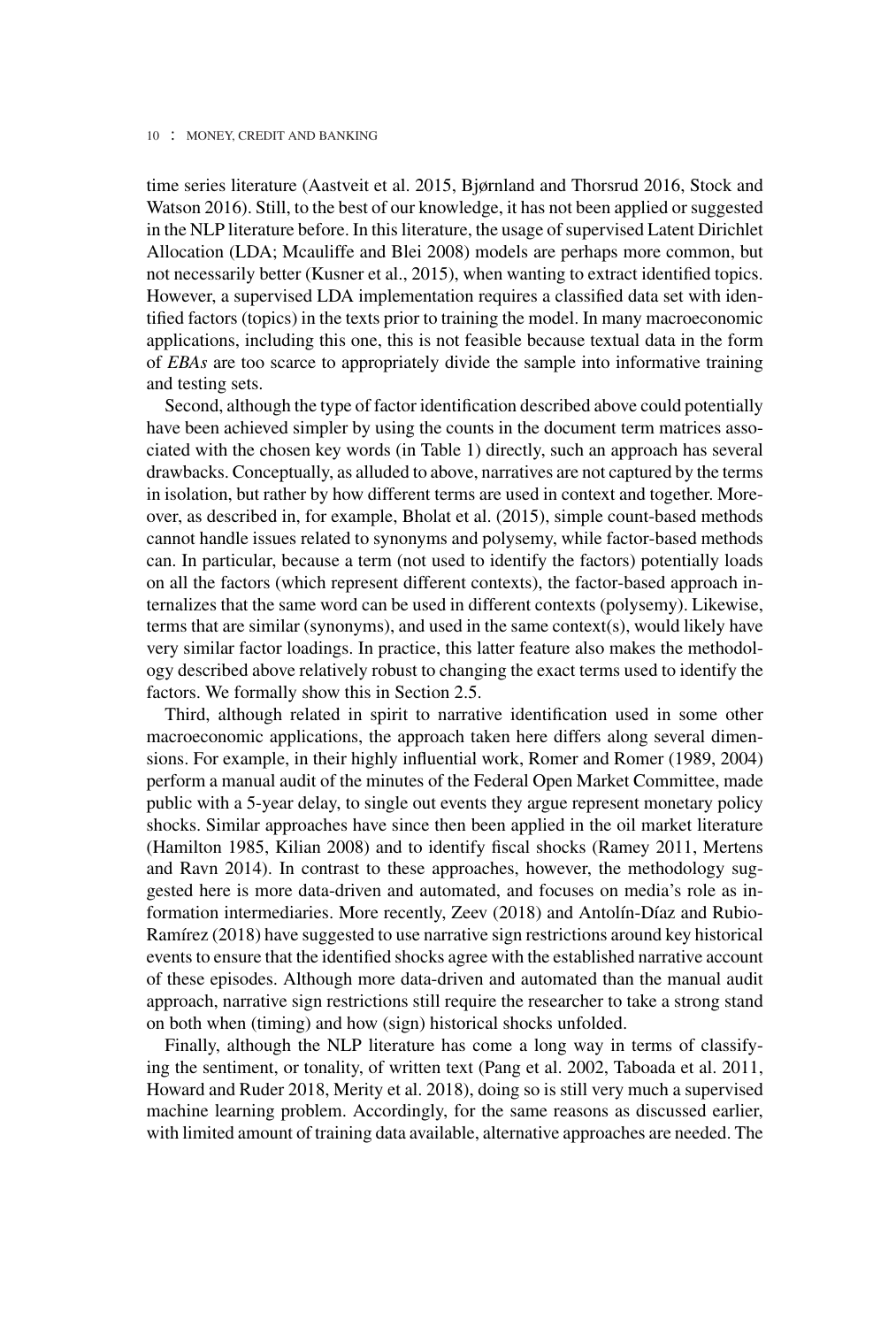dictionary-based approach adapted here is simple (and naive), but well suited in that respect. However, to identify the difference in tonality for specific narratives, for example, with respect to *inflation*, and not only the overall contribution, as in equation (5), our approach falls short. We leave it for future research to design approaches that can also identify the tonality of the individual narrative components.<sup>6</sup>

## 2. RESULTS

In the following, we first present the estimated factors and the narrative monetary policy surprises. We then study how these surprises differ from conventional monetary policy surprises and how they affect media coverage and macroeconomic developments.

## *2.1 Factors and Narrative Differences*

Figure 1(a)–(f) reports, in gray and dotted black, the factors estimated from the news media data set ( $\tilde{\bm{F}}_{t:w^-}^N$ ) as well as key macroeconomic aggregates for the Norwegian economy. The frequency on the *x*-axis is event dates and the quarterly observable variables are mapped to this frequency using the first event date in the quarter. Overall, the factors seem to capture reasonably well the conventional narrative held about economic developments the last two decades. For example, the estimates suggest that the media focused more on unemployment related issues around 2003, 2009, and 2015, which are periods associated with downturns, or recessions, in the Norwegian economy. Likewise, the enhanced focus on exchange rates and inflation during the earlier parts of the sample, relative to the latter part, is natural given that Norges Bank formally went from a fixed exchange rate regime to inflation targeting in 2001. The particular peak in the exchange rate factor around 2003 is likely due to the broad discussion of the changing market for global trade and its impact on Norway at the time (Bjørnland et al. 2004). We further observe that focus on credit conditions and uncertainty was high during the financial crisis, and that the oil market got a lot of attention in the mid 2000s when this sector was an engine for growth (Bjørnland and Thorsrud 2016), as well as between 2014 and 2016, when low oil prices led to concerns about future growth prospects. Although there is some high-frequency variation, it is also noteworthy that these broad patterns seem to be relatively robust to the choice of *w*, that is, the news aggregation window.

<sup>6.</sup> A related concern can be raised with respect to equation (6), where the potential case  $\tilde{nd}_t^{CB,N} = 0$ (or  $\tilde{n}d_i^{N,N} = 0$ ), that is, perfectly equal narrative focus, yields the unrealistic result  $n_i = 0$  (or  $m_i = 0$ ), irrespective of any differences in tonality. As a response to this, we show in Section 2.5 that our main results are robust to working with the unsigned narrative differences and hence our results are not driven by the tone adjustment (weighting). Still, we prefer the tone-adjusted difference measures as a benchmark specification because it allows computing meaningful impulse response functions in Section 2.4.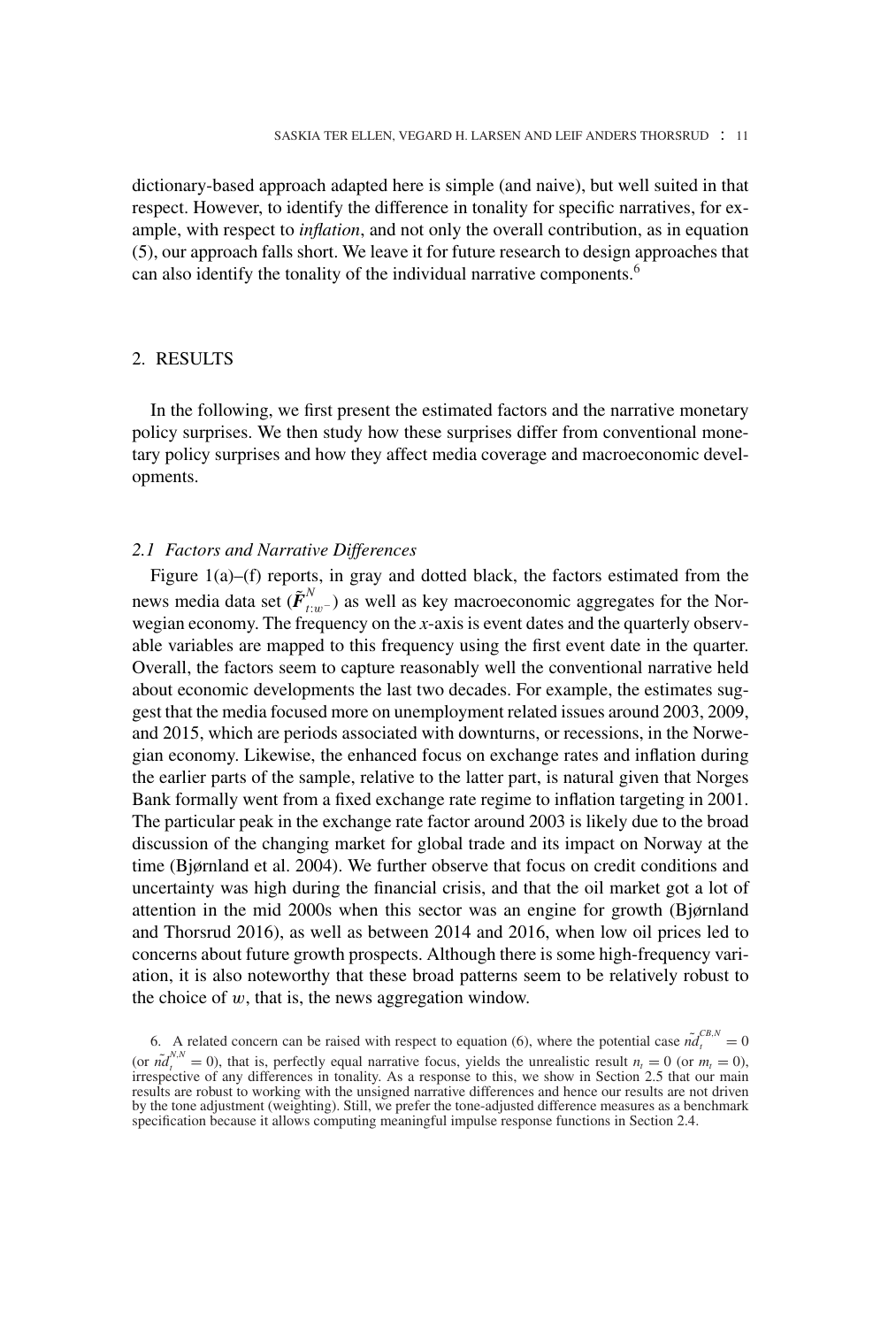

Fig 1. Identified Factors and the Narrative Monetary Policy Surprise. (a) Inflation. (b) Unemployment. (c) Exchange rate. (d) Oil. (e) Credit. (f) Uncertainty.

NOTES: In Figure 1(a)–1(f), the solid black lines illustrate the evolution of the narrative focus in the *EBAs* ( $\tilde{F}^{CB}_t$ ), while the broken gray lines illustrate the evolution of the narrative focus in the media ( $\tilde{F}^N_{tw}$ ) for different values of  $w^-$ . The dotted black lines report, on the right-hand side *y*-axis (RHS), the evolution of key macroeconomic aggregates for Norway. All topics are normalized (mean of zero, and standard deviation of one). Announcement dates are reported on the horizontal axis. See Figure A1a, in the online Appendix, for an illustration of  $m_t$ .

To get an alternative impression of the contexts, the different terms used to identify the factors represent, Figure 2 reports word clouds constructed based on the cosine similarity between the word vector for key word  $k = 1, \ldots, K$  and term  $j = 1, \ldots, V$ in  $\tilde{L}^N$ . In the figure, a larger font represents a higher degree of similarity. Naturally, each key word vector has the biggest similarity with itself. However, as seen in the figure, inflation is typically written about in the media in the same context as, for example, energy prices, the inflation report, and Asia. Unemployment, on the other hand, is typically talked about in the context of recessions, the outlook, and the labor market. Similar information can be extracted from the other word clouds. In short,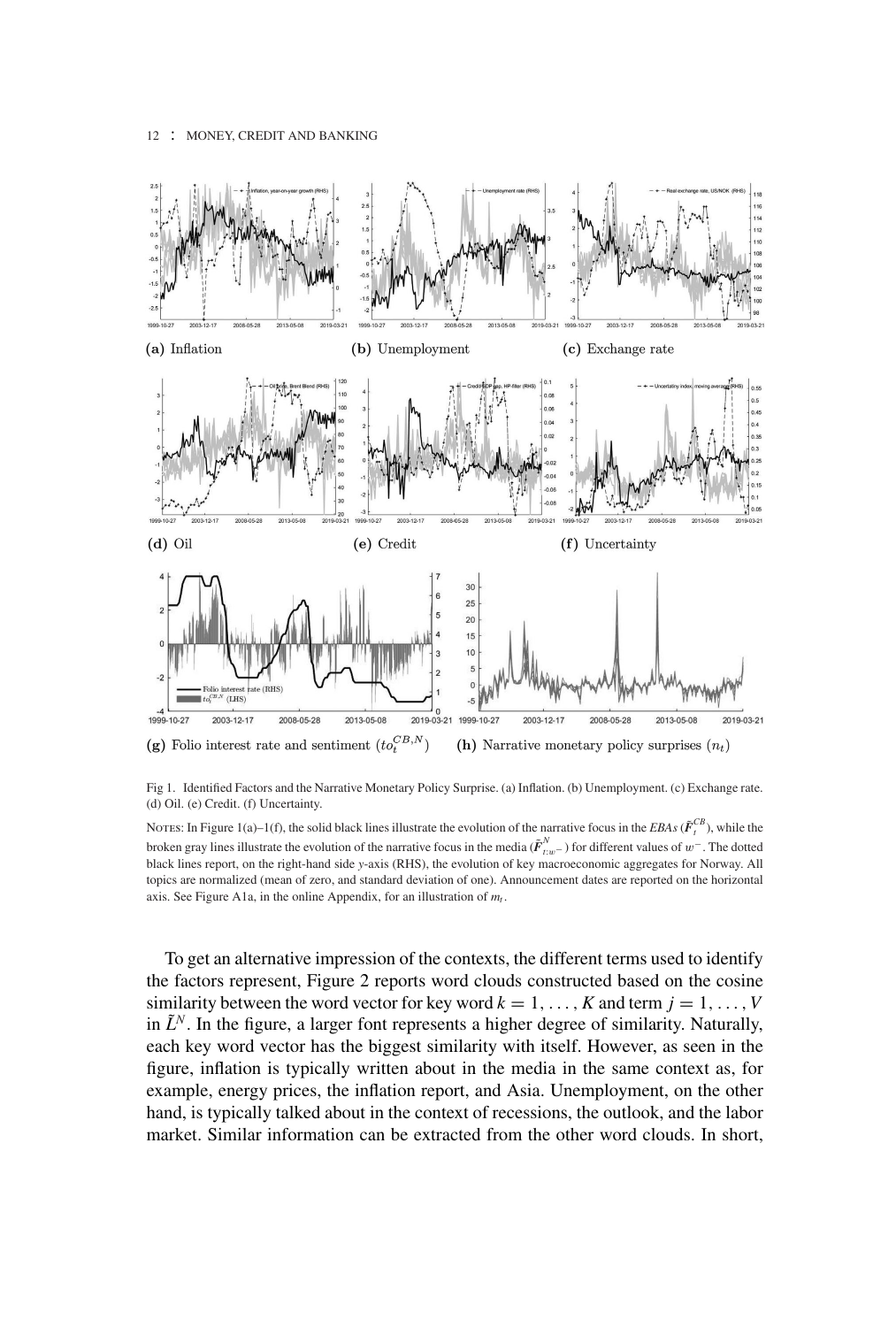#### SASKIA TER ELLEN, VEGARD H. LARSEN AND LEIF ANDERS THORSRUD : 13



Fig 2. For each Narrative, the Word Cloud is Constructed Based on the Cosine Similarity between the Identifying Word Vector in the  $\tilde{L}^N$  Loadings Matrix, and All Other Word Vectors in that Matrix.

Notes: A larger font indicates a larger similarity. For visual clarity, only the 50 most similar terms are reported. In Norwegian, different terms are combined into one word more often than in English. In the translation used for the graph, an underscore is used to illustrate such cases.

the results align well with the results reported for the factors themselves, and suggest that the method presented in Section 1.2 is able to extract meaningful narrative information from the textual data.

The narrative central bank factors  $(\tilde{\pmb{F}}_t^{CB})$  are reported in black in Figure 1(a)–(f). For the inflation factor, the low-frequency patterns seem to be relatively similar to those estimates for the news media. Moreover, for the oil-related narrative, the two sources seem to be sharing an upwardly drifting trend starting around 2014 when oil prices fell sharply. For the other factors, and for other time periods, the differences between the two sources are sometimes large. For example, during the financial crisis period, the differences in narrative focus related to oil, credit, and uncertainty is substantial.

Figure 1(g) reports the tonality contribution ( $to^{CB,N}_{t}$ ) together with the actual key policy rate set by the central bank. As seen from the figure, there is a clear correlation between the two: when the interest rate increases or is high, the tonality of the central bank *EBAs* tend to be more positive than the media, and vice versa. Although our approach for identifying the difference in sentiment between the different sources is simple, we conclude that it at least captures important features of the actual monetary policy rate.

Finally, the narrative monetary policy surprise  $(n_t)$  is reported in Figure 1(h). Three time periods stand out as particularly striking, namely the late 1990s and early 2000s, 2008/2009, and 2011/2012. As discussed above, the former period was associated with large terms of trade effects and the early years of inflation targeting in Norway, and 2008/2009 and 2011/2012 capture the financial crisis and the European debt crisis, respectively. Large and potentially sudden changes in the economic or political landscape might be associated with either divergence or convergence in beliefs. The results reported in Figure 1(h) suggests that the narrative monetary policy surprise identified here peaks around at least some noticeable events.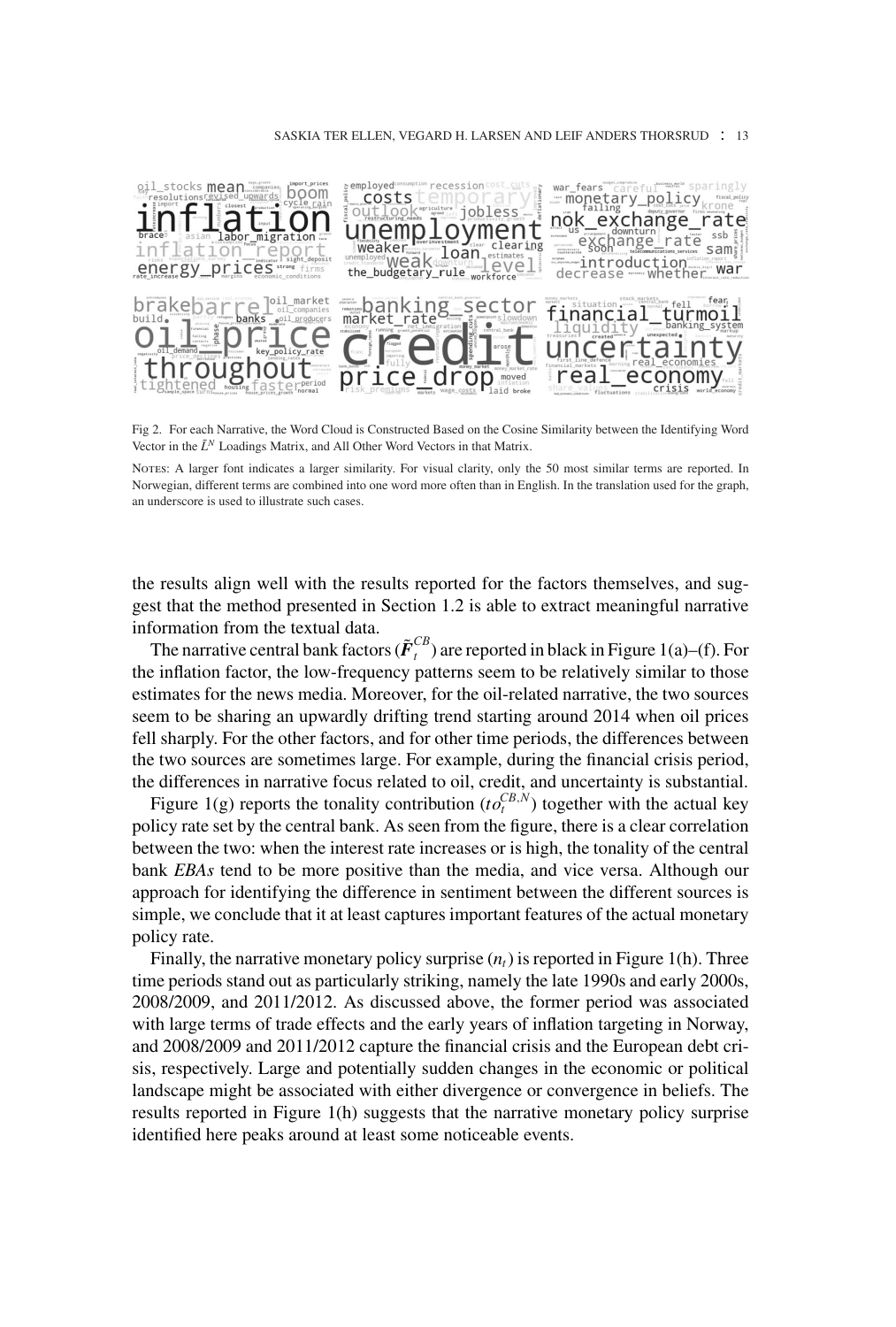## *2.2 Correlations*

To gauge whether the proposed narrative surprises capture something different than what conventional monetary policy surprises do, we start by estimating:

$$
s_t = b_1 n_t + b_2 z_{1t} + e_t, \tag{7}
$$

where  $s_t$  is a conventionally measured monetary policy surprise at event day  $t$ , and  $n_t$ is the narrative monetary policy surprise. For completeness, equation (7) is estimated for all  $w^-$  versions of  $n_t$ .

We identify *st* using the high-frequency identification framework pioneered by Gürkaynak et al. (2005), and extract movements in interest rates around the monetary policy announcement time on day *t*. The way this is done using Norwegian data is described in Brubakk et al.  $(2017)$ .<sup>7</sup> The methodology decomposes the surprise into two components, namely a "target" (*T*) and "path" (*P*) component, where the former is seen as a response to the actions of a central bank, while the latter is thought of as capturing unexpected central bank communication and unconventional policy. Going forward, we label these  $s_t$ , and  $s_t^T$  and  $s_t^P$  when the difference is relevant. In the interest of preserving space, the  $s_t$  surprises are graphed in Figure A1b in the Online Appendix.

First, the unconditional correlation between  $s_t$  and  $n_t$  is low. In fact, depending on  $w^-$ , the correlation between  $s_t^T$  and  $n_t$  is in the range  $-0.01$  to 0.10, while the correlation between  $s_t^P$  and  $n_t$  is the range  $-0.12$  to  $-0.03$ . Still, comparing the narrative surprise in Figure 1(h) to the conventional ones in Figure A1b, in the Online Appendix, we observe that the series share increased volatility patterns around the three time periods discussed above.

To control for changing macroeconomic conditions between announcement dates and other quantitative information that potentially explains monetary policy surprises, we include in the vector  $z_{1t}$  revisions in forecasts published by the central bank at the interest rate announcement time. The vector includes revisions to both GDP and inflation projections as well as revisions to the interest rate path for the current quarter and up until two quarters ahead. All variables are collected from Norges Bank's *Monetary Policy Report*. <sup>8</sup> In addition, to the extent that important international developments are not already incorporated into these projections (Bjørnland et al. 2020), we also control for the high-frequency euro area monetary policy surprises constructed by Altavilla et al. (2019) (using the 1 week and 1 year surprises from the press release window). Thus, the vector  $z_{1t}$  contains 11 elements.

<sup>7.</sup> In short, the event window is 90 min and captures the change in interest rates between 15 min before the announcement and 75 min after the meeting. This includes both the actual announcement time, as well as the press conference. Brubakk et al. (2017) show that the target factor is robust to event window size, and that the path factor is robust for event windows between 90 min and 1 day.

<sup>8.</sup> Norges Bank was one of the first central banks to publish its own interest rate path, starting in 2005. We look at revision to the projections, and not their level, to capture the new information in the projections. Only roughly every other interest rate meeting is accompanied by a publication of updated projections. For meeting dates where there are no updated projections, we fill in with zeros in the  $z<sub>t</sub><sup>t</sup>$  vector.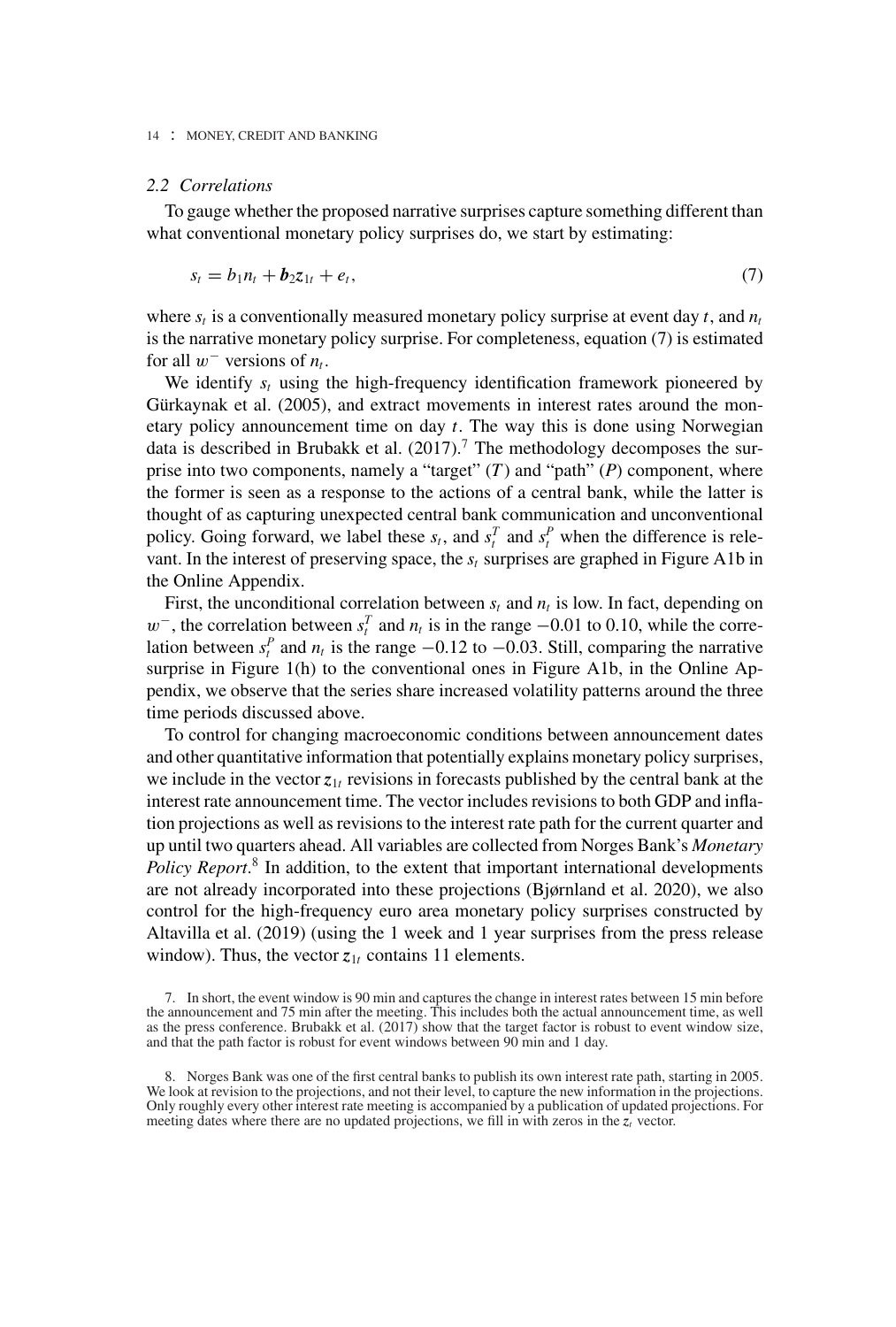#### SASKIA TER ELLEN, VEGARD H. LARSEN AND LEIF ANDERS THORSRUD : 15



(c) Media spillovers and narrative contributions



NOTES: Numbers reported above and below the lines are the adjusted  $R^2$  statistics and the number of chosen control variables in each regression, respectively. The *x*-axis reports the aggregation window *w*. Figure 3(b) reports the *t*-values of  $\hat{\delta}_1$  in equation (8) when either  $n_t$  or  $s_t^T$  is used as the treatment variable. Figure 3(c) shows the scaled narrative monetary policy surprise, that is,  $\delta_1 n_t$ , decomposed into narrative contributions.

To favor a small model size, and reduce noise and potential biases, a double selection procedure for selecting the relevant control variables in  $z_t$  is implemented (Belloni et al. 2014). First, the  $n_t$  and  $s_t$  variables are regressed separately on all the variables in the *z<sup>t</sup>* vector using the LASSO estimator (Tibshirani 1996). Next, after these two penalized regressions, we estimate equation (7) using  $n_t$  and the union of the control variables selected in step one.<sup>9</sup>

Figure 3(a) reports the *t*-value associated with  $b_1$  in equation (7), for all values of *w*<sup>−</sup>. Numbers reported above and below the lines are the adjusted  $R^2$  statistics and

<sup>9.</sup> In the first step, LASSO 100 different penalization parameters together with the BIC are used to tune the amount of regularization. As reported in Figure A2a, in the Online Appendix, our results are robust to estimating equation (7) using simple OLS.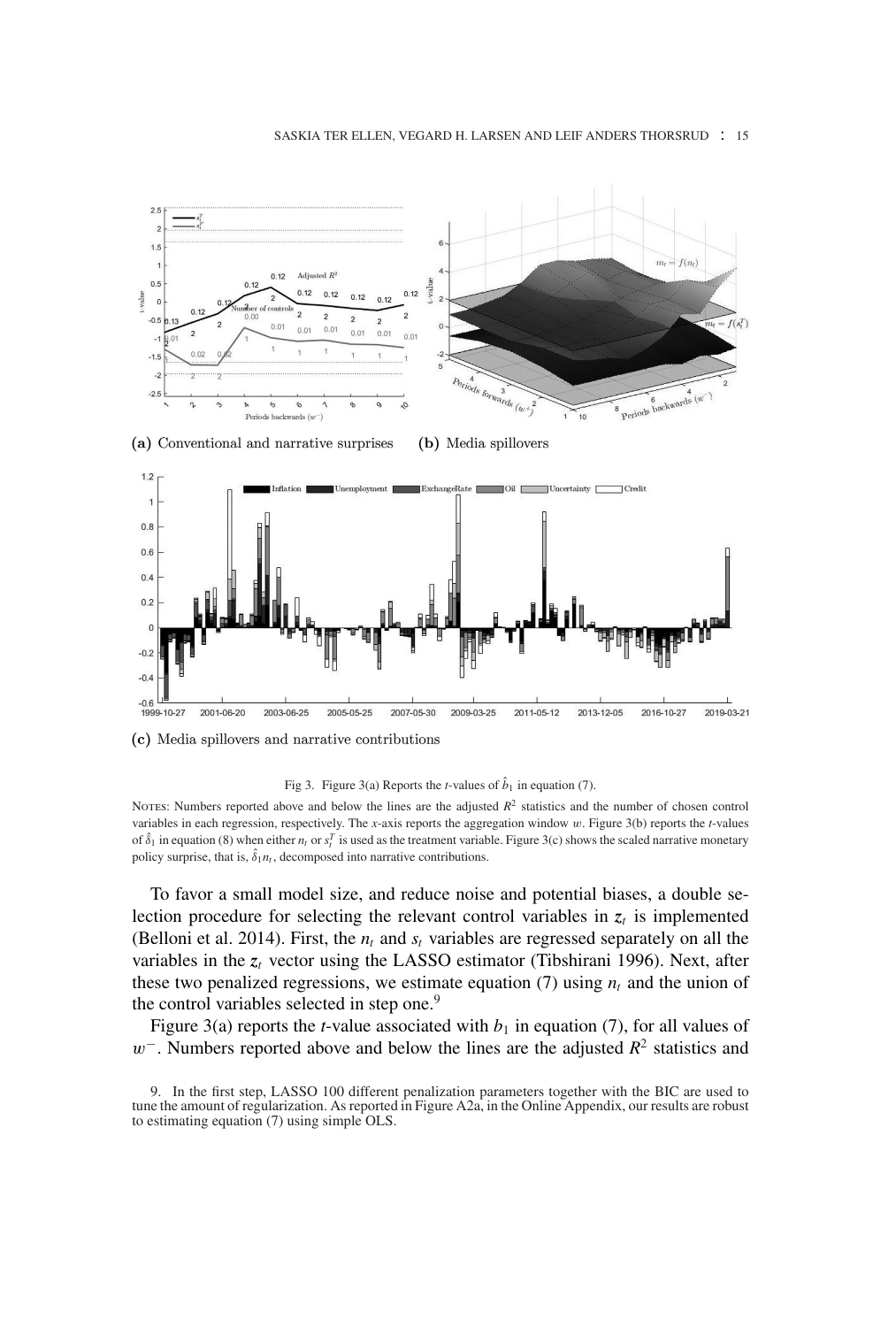the number of chosen control variables in each regression, respectively. One feature stands out; Irrespective of whether conventional monetary policy shocks are measured using  $s_t^T$  or  $s_t^P$ , their correlation with  $n_t$  is weak and insignificant. The fact that few control variables are selected also suggest that the variables in the  $z_t$  vector are relatively uninformative about both  $n_t$  and  $s_t$ .

In sum, we conclude that the narrative surprises clearly capture something different than conventional monetary policy shocks do. Thus, the media channel might be complementary to the transmission mechanism traditionally studied.

## *2.3 Impact on Media Coverage*

Under the maintained assumption that the media works as information intermediaries between agents and the state of the world, a defining feature of a narrative monetary policy surprise should be that it affects subsequent media coverage. After all, for the narrative surprise to matter, people need to learn about it. We address this hypothesis by estimating:

$$
m_t = \delta_1 n_t + \delta_2 z_{2t} + u_t, \qquad (8)
$$

where  $m_t$  is the overall difference in narrative focus between news media coverage prior to, relative to  $w^+$  days after, the interest rate announcement, and  $\delta_1$  measures whether the narrative monetary policy surprise affects media coverage.

The upper plane in Figure 3(b) reports our estimate of  $\hat{\delta}_1$  when this equation is estimated with the double selection procedure described above, and for all the indicated combinations of  $w^-$  and  $w^+$ . Here, the control vector  $z_{2t}$  includes  $z_{1t}$ , as well as  $s_t^T$  and  $s_t^P$ . We observe that the narrative surprises have a positive and highly significant effect on the change in media coverage when we construct  $n_t$  and  $m_t$  using small values of *w*. For  $w^- = 1$  and  $w^+ = 1$ , the adjusted  $R^2$  statistic is roughly 16%. For larger window sizes, the  $R^2$  statistic rapidly falls towards the range 4 to 5 percent.

Still, these results stand in sharp contrast to what we obtain if we instead replace  $n_t$  with  $s_t^T$  in equation (8), and re-do the double selection estimation routine. As seen from the lower plane in Figure 3(b), the conventional monetary policy shock  $(s_t^T)$  has an insignificant effect on media coverage. We have also done this analysis using  $s_t^P$ instead of  $s_t^T$ , finding similar insignificant results. As such, to the extent that households follow the news, the narrative differences contain information they will receive. Conventionally measured monetary policy surprises, on the other hand, seem to be more "silent."

Figure 3(c) reports a bar plot of the scaled narrative monetary policy surprise, that is,  $\hat{\delta}_1 n_t$ , for each event day in the sample and using  $w^- = w^+ = 1$ . The figure highlights an additional advantage with our narrative methodology, relative to conventional identification strategies, namely that one can decompose the surprise component into what it is about. In particular, as  $n_t$  is a linear combination of the different narrative contributions, one can decompose the regression results into the contributions from each narrative. In that respect, the last oil-driven observation in the sample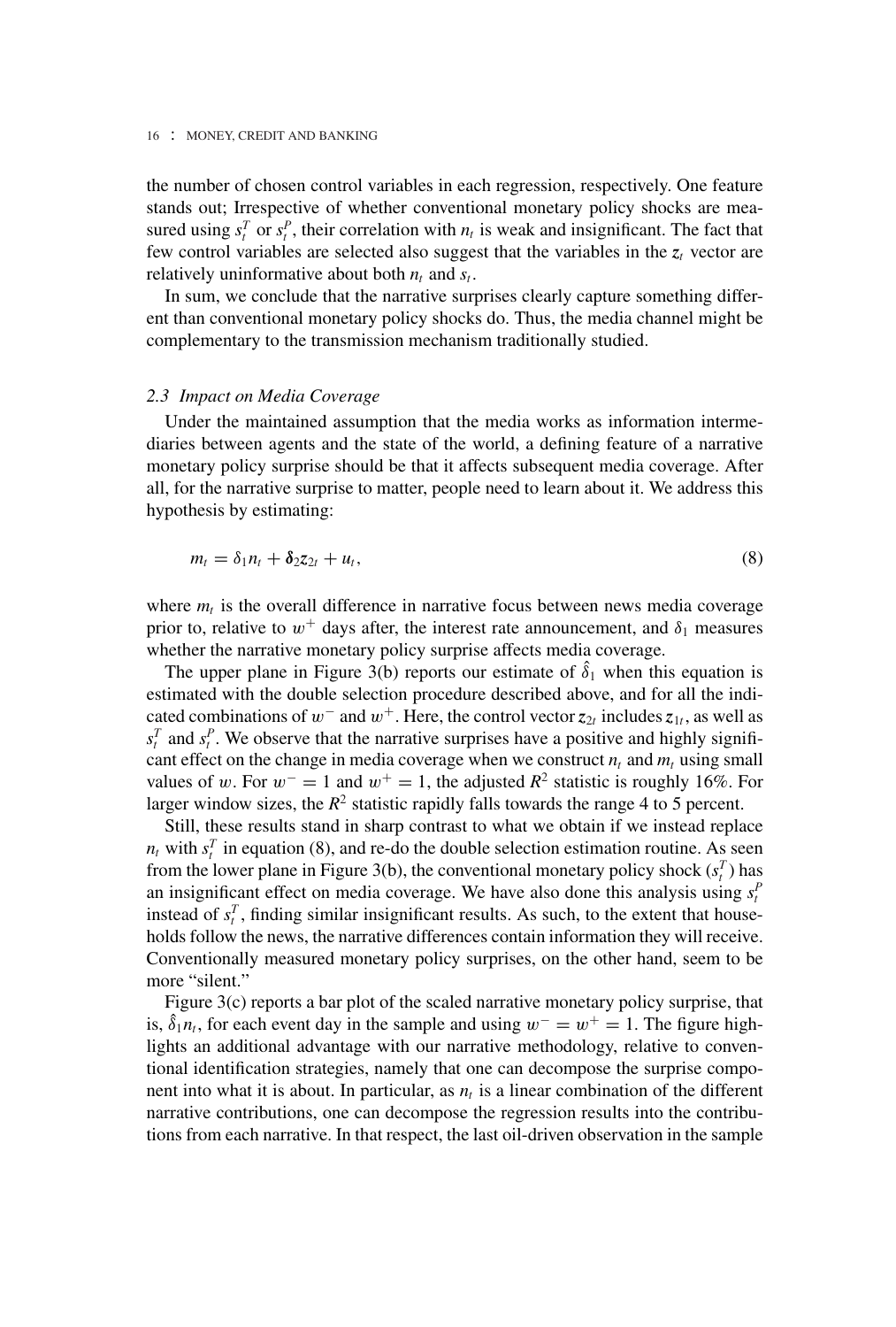is illuminating. Although Norges Bank increased their policy rate by 25 basis point in March 2019, motivated in parts by what they described in their *EBA* as positive petroleum-related activity, international business cycles were cooling down and foreign central banks were cutting rates. In a DN summary published the day after the meeting, and written by one of DN's main commentators in response to the central bank communication, the title was "There are good reasons to not be worried about too high interest rates", following up by stating "The Norwegian economy performs well due to better times in the oil and gas industry."

#### *2.4 Macroeconomic Implications*

Together, the results presented in Figure 3 suggest that the narrative surprises contain information not already present in existing surprise measures, and that this type of information has an effect on media coverage. Do these differences matter for macroeconomic outcomes? Figure 4 answers this question, and reports estimates of  $\phi_1$  from simple linear projections (Jordá 2005):

$$
y_{t+h} = \phi_1 n_t + \phi_2 z_{3t} + \epsilon_{t+h}, \qquad (9)
$$

where  $y_{t+h}$  is the cumulative change in a monthly macroeconomic outcome variable, measured *h* periods forward relative to month  $t$ ,  $n_t$  is the monthly aggregation of the event date specific narrative monetary policy surprise, and the control vector  $z_{3t}$ includes up to 12 lags of the dependent variable as well as a linear trend.<sup>10</sup>

We consider  $h = 0, \ldots, 24$ , and six important monthly macroeconomic aggregates  $(y_{t+h})$ : the 3-month interest rate, the stock market, house prices, consumer confidence, industrial production, and consumer prices. In the figure, we also include results from estimating equation (9) with monthly aggregations of  $s_t^T$  instead of  $n_t$ . In all cases, the shocks are normalized to a one standard deviation innovation, and 95% confidence bands as well as the mean responses are reported. Two main findings stand out.

First, following a narrative monetary policy surprise, close to all macroeconomic aggregates increase. The response paths of the interest rate, the stock market, consumer confidence, and industrial production are also significantly different from zero (at least on some horizons). In contrast, a conventional monetary policy surprise leads to an increase in the interest rate, but a decrease in returns, house prices, consumer confidence, and industrial production, as one would expect.

Second, with the exception of house prices, the narrative monetary policy surprise explains a much larger degree of the forecast error variance decomposition in the variables than the conventional monetary policy shock does. For example, up to 37% of the variation in the stock market can be explained by the narrative monetary policy

<sup>10.</sup> The lags are included to control for potential auto-correlation in the estimated residuals and the lag length is selected using the BIC. All dependent variables are (log) differenced prior to estimation, while the linear trend is included in the specification to control for potential slow moving drifts in the series. In unreported results, we confirm that excluding the trend from  $z_{3t}$ , as well as including additional macroeconomic control variables in the  $z_{3t}$  vector, does not affect our main conclusions.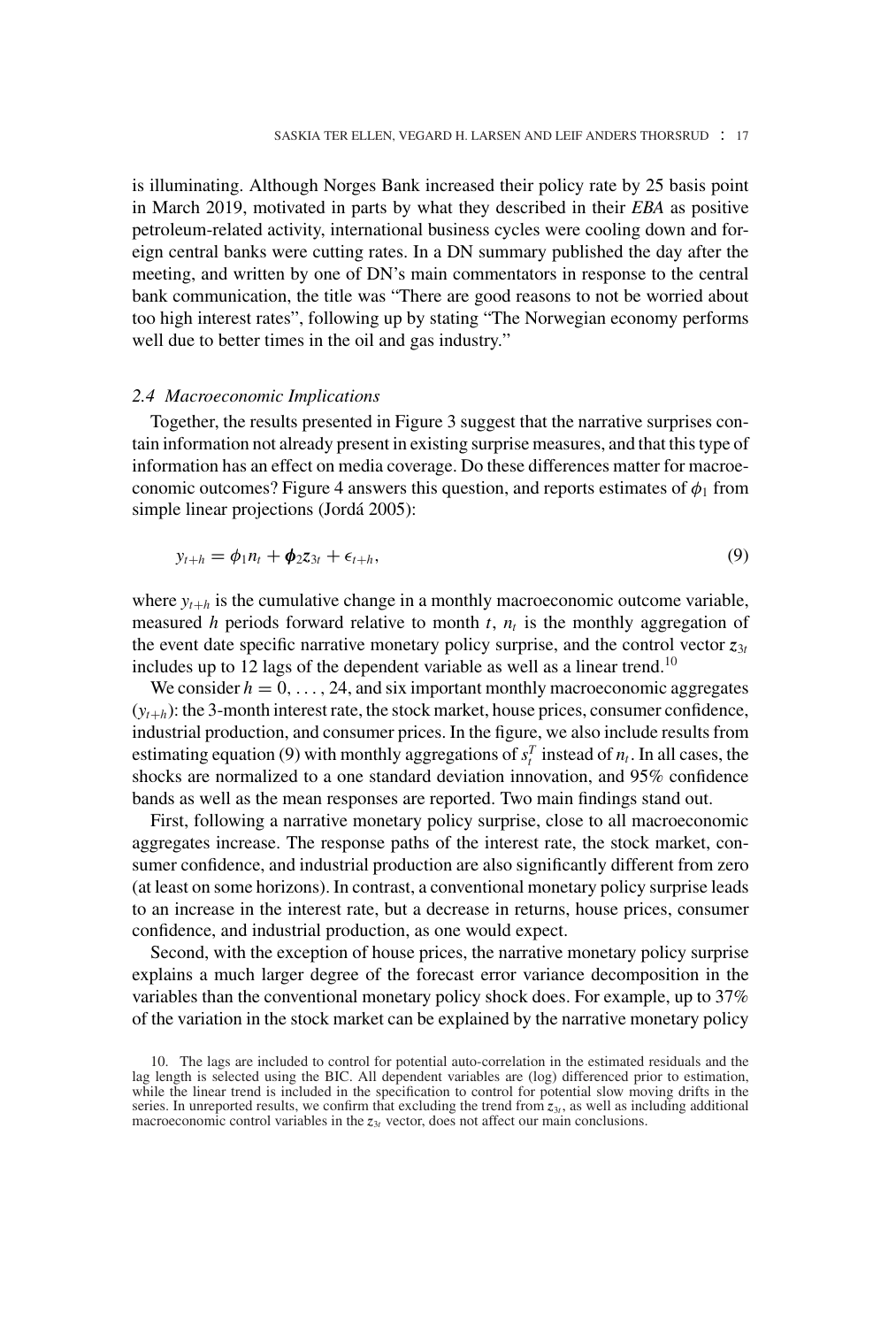

(e) Industrial production

(f) Consumer prices

Fig 4. The Figures Report the Estimates of  $\hat{\phi}^h$  from Equation (9) for  $h = 0, \ldots, 24$  months.

NOTES: The mean estimates and 95% confidence bands are reported using Newey and West (1987) corrected standard errors. The responses are normalized to one standard deviation of the original shock, and to increase the 3 month interest rate on impact. Numbers reported along the curves are variance decompositions, computed as  $v^h$  =  $(\sum_{i=0}^{h} \phi_1^i) \sigma_{a}^2 / ((\sum_{i=0}^{h} \phi_1^i) \sigma_{a}^2 + \sigma_{\epsilon_{t+h}}^2)$ , where  $a_t$  equals either  $n_t$  or  $s_t^T$ .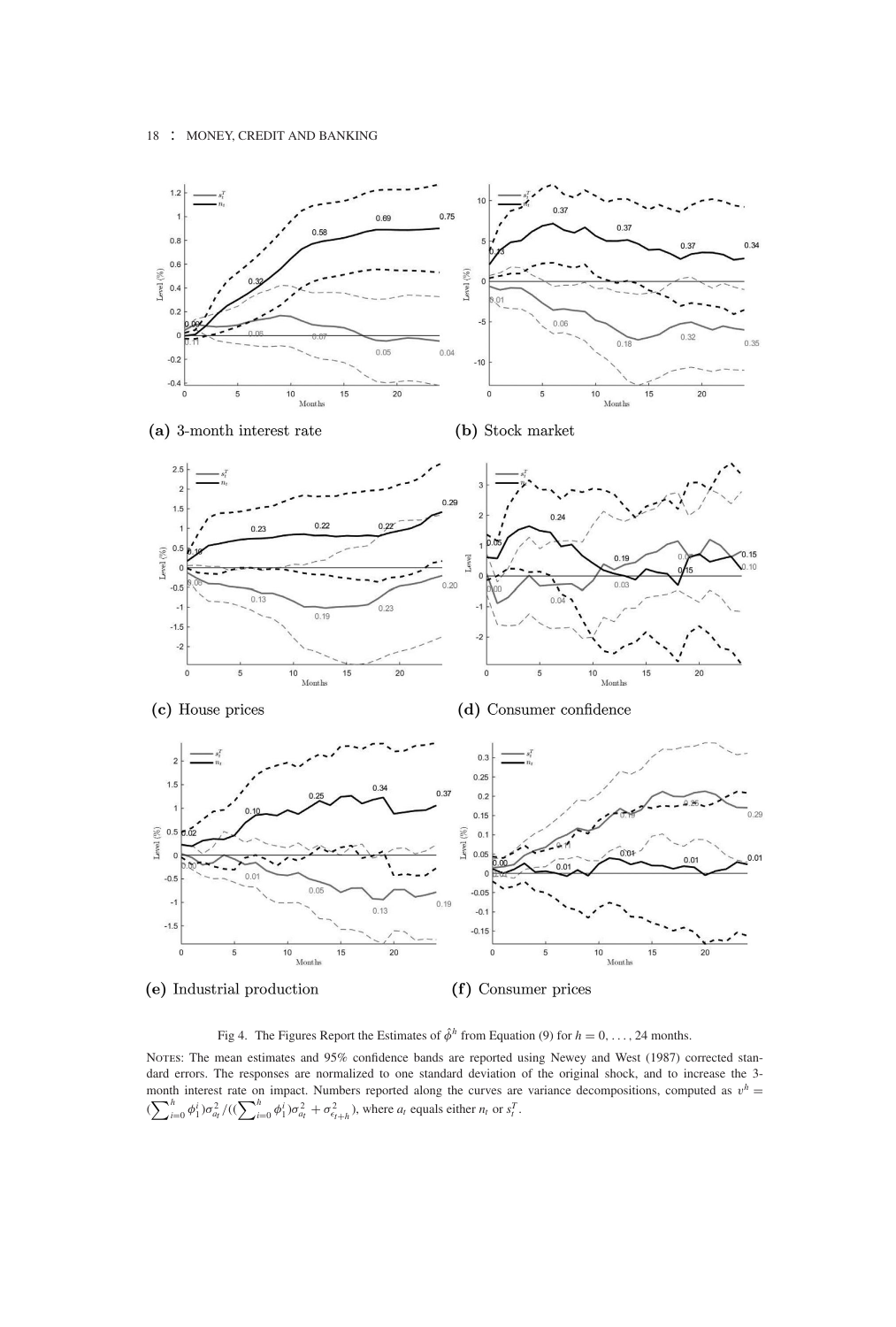surprise on the 5 months horizon, while the conventional monetary policy shocks explains only roughly 6% at the same horizon.

The differences in macroeconomic outcomes between a conventional monetary policy surprise and the narrative surprises speak directly to newer monetary studies emphasizing the information component of monetary policy surprises (see, e.g., Nakamura and Steinsson 2018, Cieslak and Schrimpf 2019, Jarocinski and Karadi 2020, Andrade and Ferroni 2021). In fact, our results are qualitatively in line with the macroeconomic responses obtained in Brubakk et al. (2019), who analyze the effects of information shocks using Norwegian data and a modified version of the methodology developed by Jarocinski and Karadi (2020).<sup>11</sup>

The common interpretation for this information component is simple: Through its communication, the central bank reveals private information about its views on current and future economic conditions. Under the assumption that central bank communication affects the market, a release of positive (negative) information should then, all else equal, increase (decrease) returns, interest rates, and the general economic outlook. As such, the narrative monetary policy surprise is a natural candidate for an information component, both in terms of its estimated impulse responses, and especially in terms of its construction. In contrast to other ways of identifying this monetary policy information component, however, the methodology suggested here allows the researcher to decipher what the information is mostly about, and highlights the role of the media as information intermediaries (Nimark and Pitschner 2019, Larsen et al. 2020).

## *2.5 Additional Results and Robustness*

To the extent that financial market participants and journalists follow the same central bank communication, the lack of correlation between the narrative monetary policy surprises  $(n<sub>t</sub>)$  and those identified through movements in the interest rate market (*st*), might seem surprising. However, focusing on the absolute size of the surprises, and disregarding their sign, we obtain a more significant link (Figure A3a in the Online Appendix). In particular, using equation (7) and regressing  $\tilde{nd}_t^{CB,N}$  from equation (4), that is, the unsigned  $n_t$  measure, on the absolute value of the conventional surprise measures  $(|s_t|)$ , we obtain a positive and mostly significant relationship. Accordingly, in terms of timing, but not in terms of sign, agents in the interest rate market and the media share surprise patterns. Still, using  $\tilde{nd}^{N,N}_t$  from equation (4), that is, the unsigned  $m_t$  measure, as the dependent variable, and  $|s_t|$  as the treatment variable in equation (8), we obtain more or less the same insignificant result

<sup>11.</sup> See also Bjørnland et al. (2020) for evidence regarding the information component of (Norwegian) monetary policy surprises. On a similar note, we have also estimated a Vector Autoregressive model (VAR), including the six macroeconomic variables discussed above, and identified monetary policy shocks using the narrative monetary policy shock as an external instrument following the methodology introduced by Stock (2008) and used in, for example, Gertler and Karadi (2015). Controlling for the dynamic correlation between the macroeconomic aggregates changes the size and evolution of the impulse response functions somewhat, but does not change our qualitative conclusions.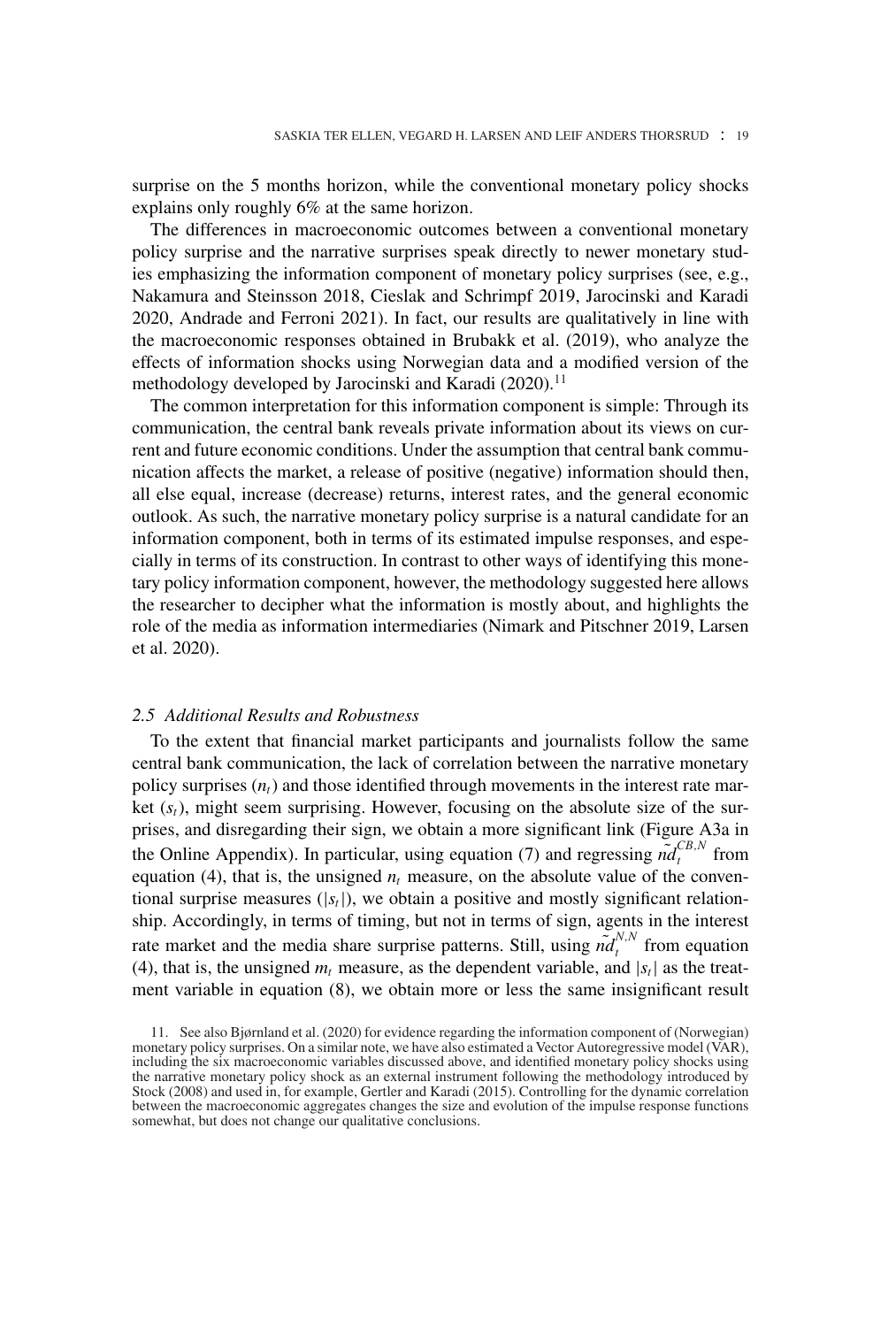as before (Figure A3b in the Online Appendix). In contrast,  $\tilde{n}d_t^{CB,N}$  has a positive and significant effect on  $\tilde{nd}_t^{N,N}$ , confirming that also this unweighted narrative monetary policy surprise measure affects media coverage, whereas conventional monetary policy surprises do not.

In terms of the feature selection steps described in Section 1.1, and as commented by one referee, the *idf* scaling might lead to a misinterpretation of the narrative shocks as communication mistakes rather than surprises in the traditional sense and the removal of weekends from the corpus might create a bias if it leads to an interruption of the continuous flow of information. However, our main results in Sections 2.2 and 2.3 remain virtually unchanged if we skip the *idf* scaling step (Figure A4 in the Online Appendix). We still use and describe it here because of the favorable properties it might have in other applications. Likewise, our identified narrative monetary policy shock remains close to unchanged if we do not remove weekends from the news corpus (Figure A5 in the Online Appendix).

Table A1, in the Online Appendix, shows how the factor-based identification scheme proposed here is relatively robust to changing the key words used to identify the factors. Cycling through 30 unique alternative combinations of key words, listed in Table A1, and re-doing the calculations of  $\tilde{nd}_t^{CB,N}$  from equation (4), reveals that the correlation between these alternative estimates, and our benchmark estimate, is seldom lower than 0.40, very often above 0.70, and sometimes as high as 0.90. We also confirm that the macroeconomic effects of narrative monetary policy surprises remain robust to these changes (Figure A6 in the Online Appendix). In contrast, if we instead compute the factors as simple counts, as discussed in Section 1.4, we observe that the resulting narrative surprise would have been much more sensitive to the exact key words used to identify the narrative dimensions (Table A1).

In terms of conventional monetary surprises, one might argue that it is the "path" factor  $(s_t^P)$ , rather than the "target" factor  $(s_t^T)$ , that captures central bank communication and hence should be more similar to the narrative surprises in terms of macroeconomic responses. Re-estimating equation (9) using  $s_t^P$  as the shock of interest shows that this is not the case. The macroeconomic responses following a  $s_t^P$  shock resembles those following a  $s_t^T$  shock (Figure A7 in the Online Appendix).

#### 3. CONCLUSION

Although a large literature has provided knowledge about the transmission mechanism between central bank communication and financial markets, less is known about how such communication is transmitted to a wider audience, that is, households and nonprofessional market observers.

In this paper, we take the view that the news media works as information intermediaries between agents (households) and the state of the world, and propose a method for identifying what we label as "narrative monetary policy surprises." Using textual data from news media and central bank communication, we put structure on the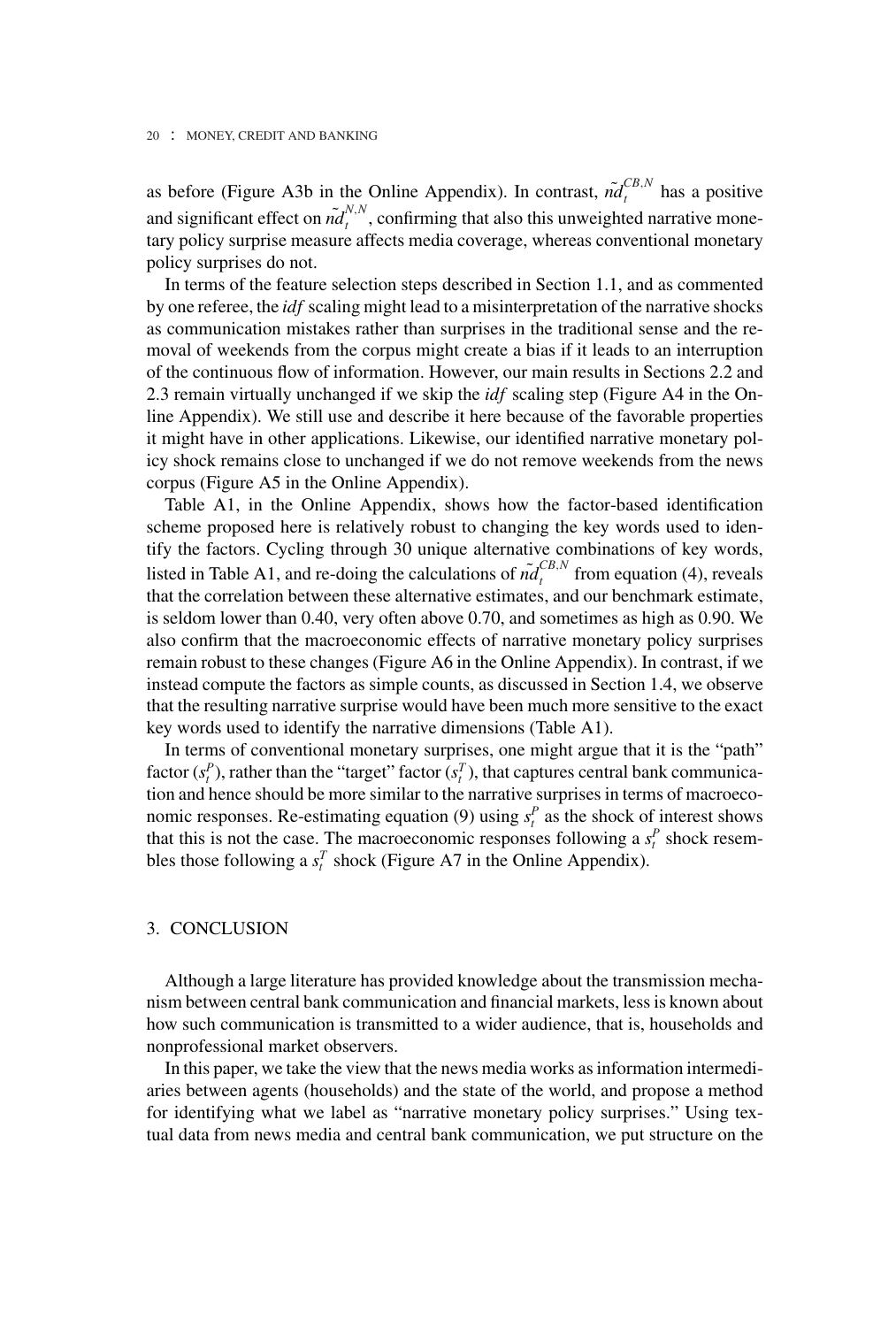problem by focusing on narrative dimensions that typically feed into a central bank's decision-making process and identify these from the different corpora by applying a Singular Value Decomposition and an ex post unit rotation identification scheme.

The empirical evaluation, using data from Norwegian news media and Norges Bank, shows that the narrative monetary policy surprises have an insignificant correlation with conventionally measured monetary policy surprises, suggesting that the media channel might be complementary to the transmission mechanism traditionally studied. We further document that the narrative surprises in central bank communication lead to a significant change in media coverage after the interest rate meeting relative to before, whereas monetary policy surprises identified using conventional methods do not. In turn, these differences are shown to matter for the evolution of macroeconomic aggregates, where narrative surprises lead to response patterns in line with what newer monetary policy studies label the information component of monetary policy.

Our study highlights the importance of written central bank communication and the role of the media as information intermediaries, at least for the case of Norway. The proposed method is fast, simple, automated, and language-agnostic. It is particularly useful in the current context, where access to large amounts of classified training data makes more sophisticated supervised algorithms less suited.

## LITERATURE CITED

- Aastveit, Knut Are, Hilde C. Bjørnland, and Leif Anders Thorsrud. (2015) "What Drives Oil Prices? Emerging Versus Developed Economies." *Journal of Applied Econometrics*, 30, 1013–28.
- Altavilla, Carlo, Luca Brugnolini, Refet S. Gürkaynak, Roberto Motto and Giuseppe Ragusa. (2019) "Measuring Euro Area Monetary Policy." *Journal of Monetary Economics*, 108, 162– 79.
- Andrade, Philippe, and Filippo Ferroni. (2021) "Delphic and Odyssean Monetary Policy Shocks: Evidence from the Euro Area." *Journal of Monetary Economics*, 117, 816–32.
- Antolín-Díaz, Juan, and Juan F. Rubio-Ramírez. (2018) "Narrative Sign Restrictions for SVARs." *American Economic Review*, 108, 2802–29.
- Bai, Jushan, and Serena Ng. (2013) "Principal Components Estimation and Identification of Static Factors." *Journal of Econometrics*, 176, 18–29.
- Belloni, Alexandre, Victor Chernozhukov, and Christian Hansen. (2014) "High-Dimensional Methods and Inference on Structural and Treatment Effects." *Journal of Economic Perspectives*, 28, 29–50.
- Berger, Helge, Michael Ehrmann, and Marcel Fratzscher. (2011) "Monetary Policy in the Media." *Journal of Money, Credit and Banking*, 43, 689–709.
- Bernanke, Ben S. (2007) "Inflation Expectations and Inflation Forecasting." Speech 306, Board of Governors of the Federal Reserve System (U.S.).
- Bholat, David, Stephen Hansen, Pedro Santos, and Cheryl Schonhardt-Bailey. (2015) "Text Mining for Central Banks: Handbook." *Centre for Central Banking Studies*, 33, 1–19.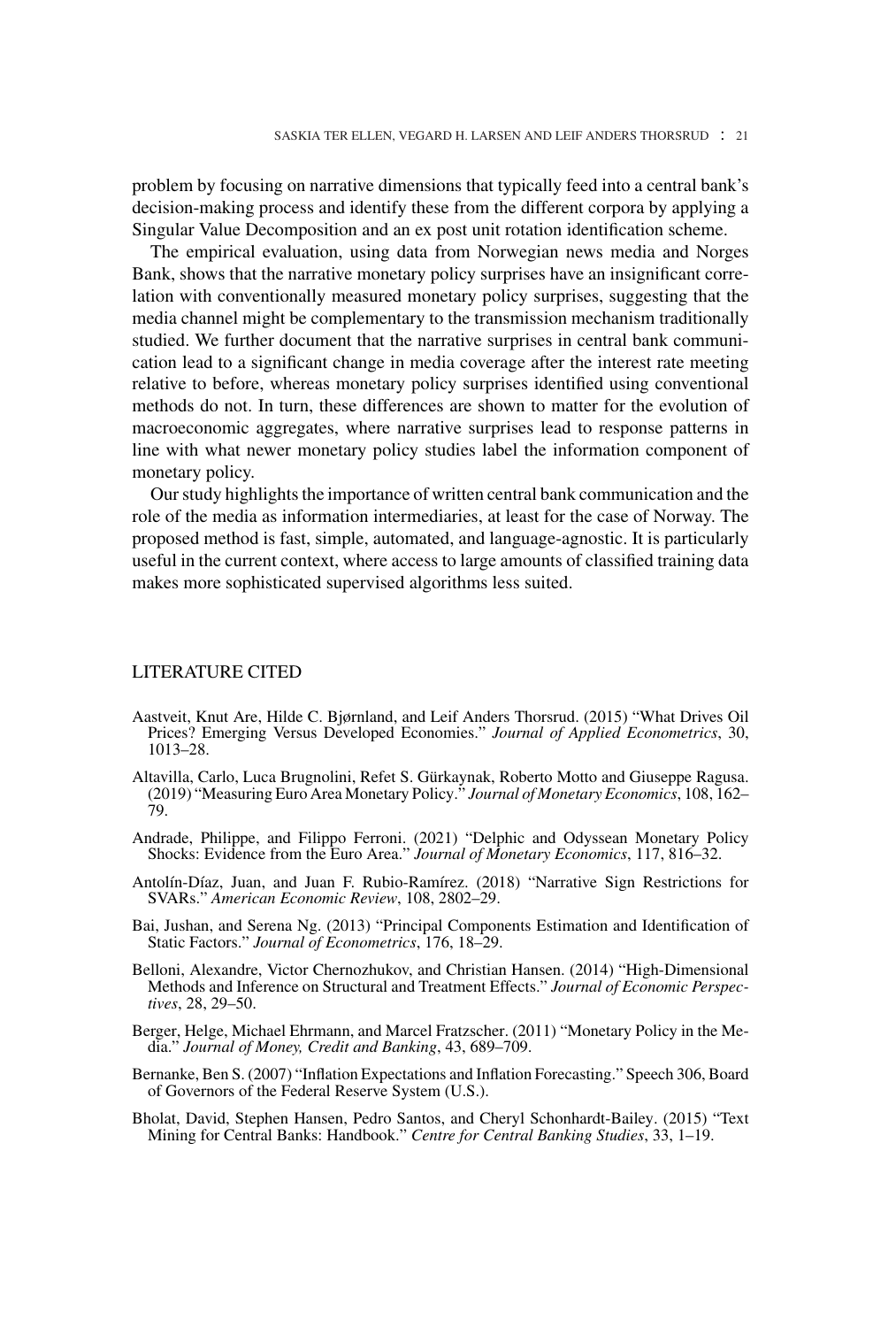- 22 : MONEY, CREDIT AND BANKING
- Binder, Carola. (2017) "Federal Reserve Communication and the Media." *Journal of Media Economics*, 30, 191–214.
- Bjørnland, Hilde C., and Leif Anders Thorsrud. (2016) "Boom or Gloom? Examining the Dutch Disease in Two-Speed Economies." *Economic Journal*, 126, 2219–56.
- Bjørnland, Hilde C., Thomas Ekeli, Petra M. Geraats, and Kai Leitemo. (2004) "Norges Bank Watch 2004." Technical Report 5, Centre for Monetary Economics BI Norwegian Business School.
- Bjørnland, Hilde C., Leif Anders Thorsrud, and Sepideh K. Zahiri. (2020) "Do Central Banks Respond Timely to Developments in the Global Economy?." *Oxford Bulletin of Economics and Statistics*, 82, 285–310.
- Blei, David M., Andrew Y. Ng, and Michael I. Jordan. (2003) "Latent Dirichlet Allocation." *Journal of Machine Learning Research*, 3, 993–1022.
- Blinder, Alan S., and Alan B. Krueger. (2004) "What Does the Public Know about Economic Policy, and How Does It Know It?" NBER Working Paper No. 10787.
- Blinder, Alan S., Michael Ehrmann, Marcel Fratzscher, Jakob De Haan, and David-Jan Jansen. (2008) "Central Bank Communication and Monetary Policy: A Survey of Theory and Evidence." *Journal of Economic Literature*, 46, 910–45.
- Bloom, Nicholas. (2014) "Fluctuations in Uncertainty." *Journal of Economic Perspectives*, 28, 153–76.
- Boukus, Ellyn, and Joshua V. Rosenberg. (2006) "The Information Content of FOMC Minutes."
- Brubakk, Leif, Saskia ter Ellen, and Hong Xu. (2017) "Forward Guidance through Interest Rate Projections: Does it Work?" Norges Bank Working Paper.
- Brubakk, Leif, Saskia ter Ellen, Ørjan Robstad and Hong Xu. (2019) "The Macroeconomic Effects of Forward Communication." Working Paper.
- Bruner, Jerome. (1991) "The Narrative Construction of Reality." *Critical inquiry*, 18, 1–21.
- Cieslak, Anna, and Andreas Schrimpf. (2019) "Non-Monetary News in Central Bank Communication." *Journal of International Economics*, 118, 293–315.
- Coibion, Olivier, Yuriy Gorodnichenko, and Michael Weber. (2019) "Monetary Policy Communications and their Effects on Household Inflation Expectations." NBER Technical Report.
- Curtin, Richard. (2007) *What US Consumers Know About Economic Conditions*. Paris, France: OECD.
- Deerwester, Scott, Susan T. Dumais, George W. Furnas, Thomas K. Landauer, and Richard Harshman. (1990) "Indexing by Latent Semantic Analysis." *Journal of the American Society for Information Science*, 41, 391–407.
- Ehrmann, Michael, and Jonathan Talmi. (2020) "Starting from a Blank Page? Semantic Similarity in Central Bank Communication and Market Volatility." *Journal of Monetary Economics*, 111, 48–62.
- Fullone, Flora, Gamba, Michela, Giovannini, Enrico, and Malgarini, Marco. (2007) *What Do Citizens Know about Statistics*. Paris, France: OECD.
- Gali, Jordi, and Tommaso Monacelli. (2005) "Monetary Policy and Exchange Rate Volatility in a Small Open Economy." *Review of Economic Studies*, 72, 707–34.
- Gentzkow, Matthew, Bryan Kelly, and Matt Taddy. (2019) "Text as Data." *Journal of Economic Literature*, 57, 535–74.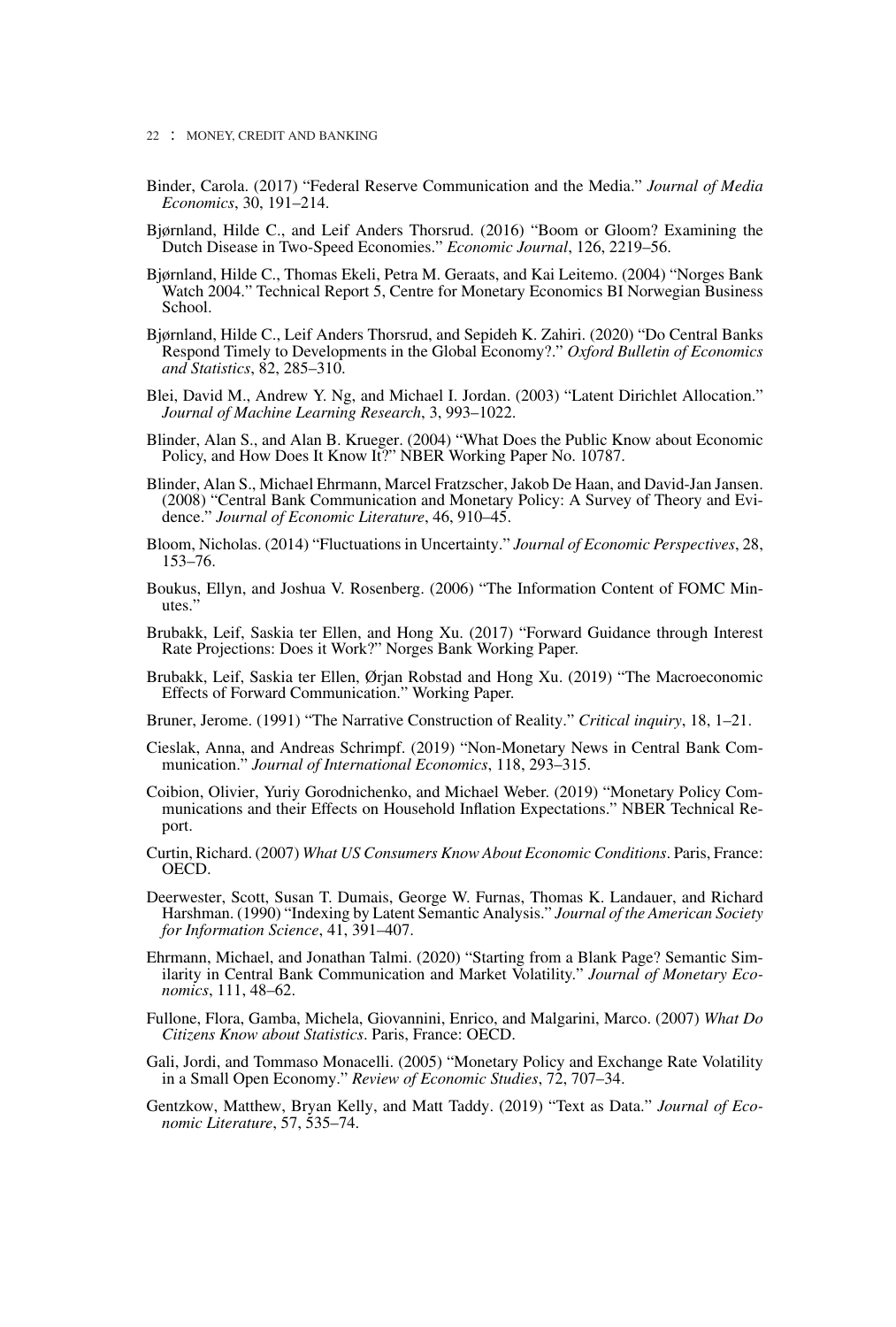- Gerdrup, Karsten, Frank Hansen, Tord Krogh and Junior Maih. (2017) "Leaning Against the Wind When Credit Bites Back." *International Journal of Central Banking*, 13(3): 287–320.
- Gertler, Mark, and Peter Karadi. (2015) "Monetary Policy Surprises, Credit Costs, and Economic Activity." *American Economic Journal: Macroeconomics*, 7, 44–76.
- Gürkaynak, Refet S., Brian Sack, and Eric T. Swanson. (2005) "Do Actions Speak Louder Than Words? The Response of Asset Prices to Monetary Policy Actions and Statements." *International Journal of Central Banking*, 1, 55–93.
- Haldane, Andy, and Michael McMahon. (2018) "Central Bank Communications and the General Public." *American Economic Review: Papers and Proceedings*, 108, 578–83.
- Hamilton, James D. (1985) "Historical Causes of Postwar Oil Shocks and Recessions." *Energy Journal*, 6, 97–116.
- Hansen, Stephen, and Michael McMahon. (2016) "Shocking Language: Understanding the Macroeconomic Effects of Central Bank Communication." *Journal of International Economics*, 99, 114–33.
- Hansen, Stephen, Michael McMahon, and Andrea Prat. (2018) "Transparency and Deliberation Within the FOMC: A Computational Linguistics Approach." *Quarterly Journal of Economics*, 133, 801–70.
- Hayo, Bernd, and Edith Neuenkirch. (2018) "The Influence of Media use on Laymen's Monetary Policy Knowledge in Germany." *Scottish Journal of Political Economy*, 65, 1–26.
- Hayo, Bernd, and Matthias Neuenkirch. (2012) "Bank of Canada Communication, Media Coverage, and Financial Market Reactions." *Economics Letters*, 115, 369–72.
- Hayo, Bernd, and Matthias Neuenkirch. (2015) "Self-Monitoring or Reliance on Media Reporting: How do Financial Market Participants Process Central Bank News?." *Journal of Banking & Finance*, 59, 27–37.
- Hendry, Scott. (2012) "Central Bank Communication or the Media's Interpretation: What Moves Markets?." Staff Working Papers 12-9, Bank of Canada.
- Howard, Jeremy, and Sebastian Ruder. (2018) "Universal Language Model Fine-tuning for Text Classification." In "ACL," .
- Jarocinski, Marek, and Peter Karadi. (2020) "Deconstructing Monetary Policy Surprises The role of Information Shocks." *American Economic Journal: Macroeconomics*, 12, 1–43.
- Óscar, Jordá. (2005) "Estimation and Inference of Impulse Responses by Local Projections." *American Economic Review*, 95, 161–82.
- Kilian, Lutz. (2008) "Exogenous Oil Supply Shocks: How Big Are They and How Much Do They Matter for the U.S. Economy?." *Review of Economics and Statistics*, 90, 216–40.
- King, Gary, Benjamin Schneer and Ariel White. (2017) "How the News Media Activate Public Expression and Influence National Agendas." *Science*, 358, 776–80.
- Kusner, Matt J., Yu Sun, Nicholas Kolkin, and Kilian Weinberger. (2015) "From Word Embeddings to Document Distances." *Proceedings of Machine Learning Research*, 37, 957–66.
- Lamla, Michael, and Dmitri Vinogradov. (2019) "Central Bank Announcements: Big News for Little People?." *Journal of Monetary Economics*, 108, 21–38.
- Larsen, Vegard H. (2021) "Components of Uncertainty." *International Economic Review*, 62, 769–788.
- Larsen, Vegard H., and Leif A. Thorsrud. (2019) "The Value of News for Economic Developments." *Journal of Econometrics*, 210, 203–18.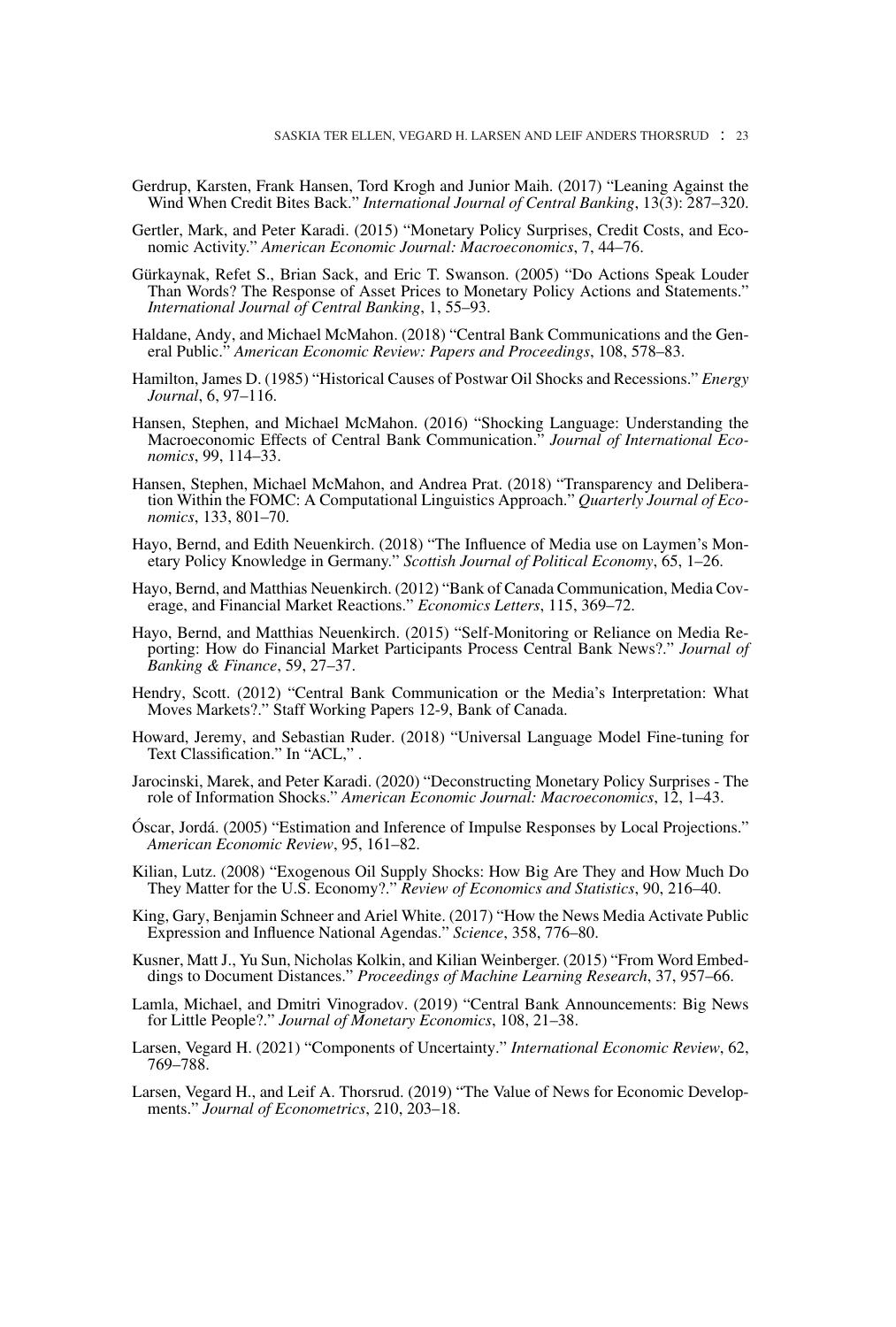- Larsen, Vegard H., and Leif Anders Thorsrud. (2017) "Asset Returns, News Topics, and Media Effects." Working Paper 2017/17, Norges Bank.
- Larsen, Vegard H., and Leif Anders Thorsrud. (2018) "Business Cycle Narratives." Working Paper 2018/03, Norges Bank.
- Larsen Vegard H., Thorsrud Leif Anders, Zhulanova Julia. 2021. News-driven inflation expectations and information rigidities. *Journal of Monetary Economics* 117, 507–520. [http:](http://doi.org/10.1016/j.jmoneco.2020.03.004) [//doi.org/10.1016/j.jmoneco.2020.03.004](http://doi.org/10.1016/j.jmoneco.2020.03.004)
- Le, Quoc, and Tomas Mikolov. (2014) "Distributed Representations of Sentences and Documents." *Proceedings of Machine Learning Research*, 32, 1188–96.
- Loughran, Tim, and Bill Mcdonald. (2016) "Textual Analysis in Accounting and Finance: A Survey." *Journal of Accounting Research*, 54, 1187–230.
- Mcauliffe, Jon D., and David M. Blei. (2008) "Supervised Topic Models." In *Advances in Neural Information Processing Systems, edited by D. Koller, D. Schuurmans, Y. Bengio, L. Bottou.*, pp. 121–128. Vancouver, British Columbia, Canada: Neural Information Processing Systems Foundation, Inc. (NIPS).<https://papers.nips.cc/paper/2008>
- Merity, Stephen, Nitish Shirish Keskar, and Richard Socher (2018) "Regularizing and Optimizing LSTM Language Models." Conference paper at ICLR 2018.
- Mertens, Karel, and Morten Ravn. (2014) "A Reconciliation of SVAR and Narrative Estimates of Tax Multipliers." *Journal of Monetary Economics*, 68, S1–19.
- Miranda-Agrippino, Silvia, and Giovanni Ricco. (2020) "The Transmission of Monetary Policy Shocks." *American Economic Journal: Macroeconomics*, Forthcoming.
- Nakamura, Emi, and Jon Steinsson. (2018) "High Frequency Identification of Monetary Non-Neutrality: The Information Effect." *Quarterly Journal of Economics*, 133, 1283–330.
- Newey, Whitney K., and Kenneth D. West. (1987) "A Simple, Positive Semi-Definite, Heteroskedasticity and Autocorrelation Consistent Covariance Matrix." *Econometrica*, 55, 703–8.
- Nimark, Kristoffer P., and Stefan Pitschner. (2019) "News Media and Delegated Information Choice." *Journal of Economic Theory*, 181, 160–96.
- Pang, Bo, Lillian Lee, and Shivakumar Vaithyanathan. (2002) "Thumbs Up?: Sentiment Classification Using Machine Learning Techniques." In "*Proceedings of the ACL-02 Conference on Empirical Methods in Natural Language Processing*", pp. 79–86, Vol. 10, Stroudsburg, PA, USA: Association for Computational Linguistics. [https://dl.acm.org/doi/proceedings/](https://dl.acm.org/doi/proceedings/10.5555/1118693) [10.5555/1118693;](https://dl.acm.org/doi/proceedings/10.5555/1118693)<https://doi.org/10.3115/1118693.1118704>
- Qvigstad, Jan Fredrik. (2019) "How to Draft "Good" Minutes of Monetary Policy Decisions." *Economic Affairs*, 39, 44–64.
- Ramey, Valerie A. (2011) "Identifying Government Spending Shocks: It's all in the Timing." *Quarterly Journal of Economics*, 126, 1–50.
- Romer, Christina D., and David H. Romer. (1989) "Does Monetary Policy Matter? A New Test in the Spirit of Friedman and Schwartz." *NBER Macroeconomics Annual*, 4, 121–70.
- Romer, Christina D., and David H. Romer. (2004) "A New Measure of Monetary Shocks: Derivation and Implications." *American Economic Review*, 94, 1055–84.
- Shehata, Adam, and Jesper Strömbäck. (2011) "A Matter of Context: A Comparative Study of Media Environments and News Consumption Gaps in Europe." *Political Communication*, 28, 110–34.
- Stock, James H. (2008) "What's New in Econometrics: Time Series, Lecture 7." Short course lectures, NBER Summer Institute.